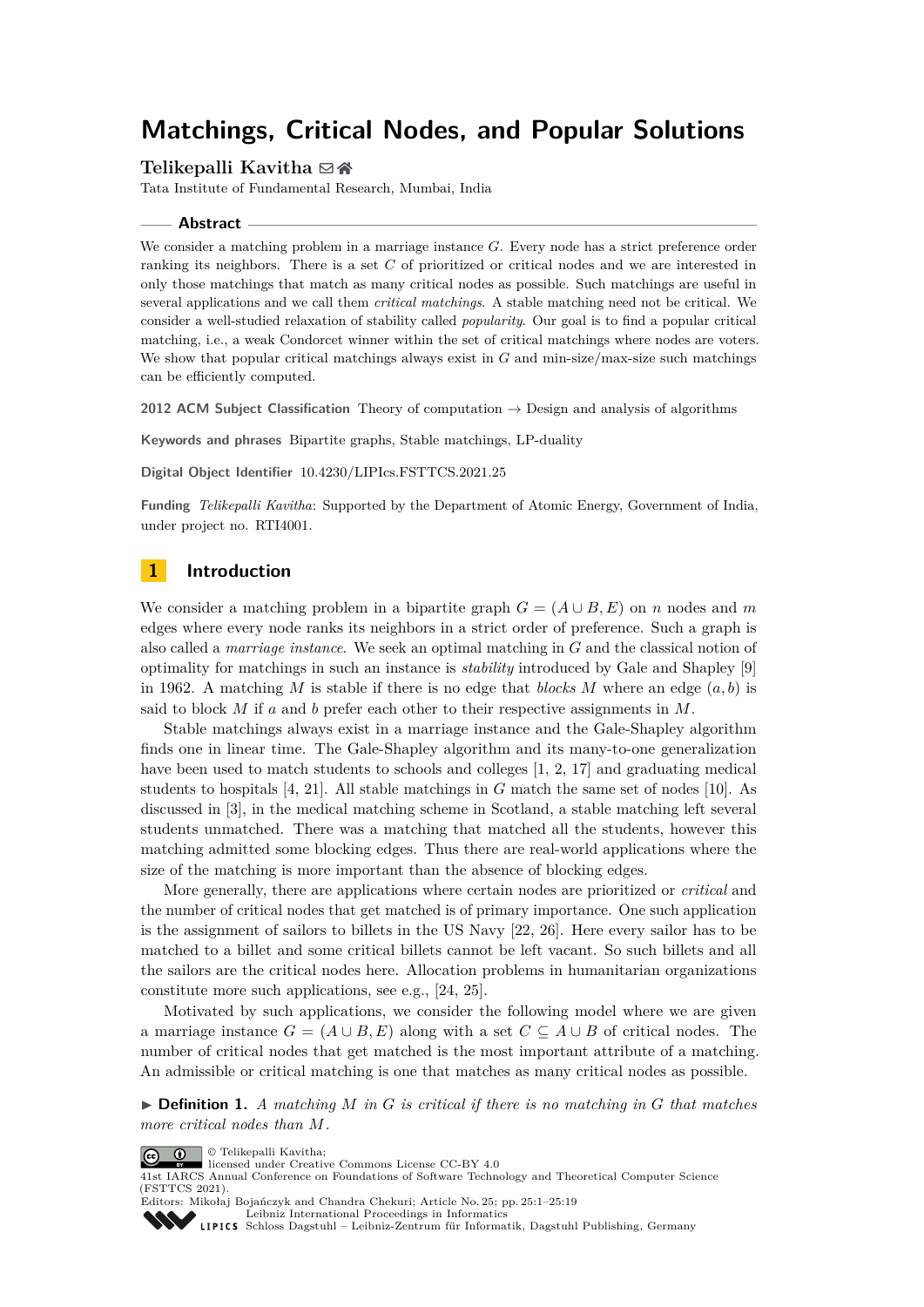#### **25:2 Matchings, Critical Nodes, and Popular Solutions**

A stable matching need not be critical. When stable matchings are not critical, a natural alternative is to seek a critical matching that admits the least number of blocking edges. However this is an NP-hard problem [\[3\]](#page-15-5). It was shown there that finding a maximum matching (so every node is critical here) that admits the minimum number of blocking edges is NP-hard; moreover, this is NP-hard to approximate within  $n^{1-\epsilon}$ , for any  $\varepsilon > 0$ . This motivates relaxing the problem of finding a critical matching with the least number of blocking edges to finding one that satisfies a more relaxed variant of stability. *Popularity* is a natural relaxation of stability that captures welfare in a collective sense.

We say node *v* prefers matching *M* to matching *N* if *v* prefers its partner in *M* to its partner in *N* and being left unmatched is the worst choice for any node. We can compare any pair of matchings *M* and *N* by holding an election between them where every node casts a vote for the matching in  $\{M, N\}$  that it prefers and it abstains from voting if it is indifferent between *M* and *N*. Let  $\phi(M, N)$  (resp.,  $\phi(N, M)$ ) be the number of votes for *M* (resp., *N*) in the *M* versus *N* election. Matching *N* is more popular than matching *M* if  $\phi(N, M) > \phi(M, N).$ 

▶ **Definition 2.** *A matching M is popular if*  $\Delta(N, M) \leq 0$  *for all matchings N in G, where*  $\Delta(N, M) = \phi(N, M) - \phi(M, N).$ 

Thus a matching *M* is popular if there is no matching that is more popular than *M*. The notion of popularity was introduced in 1975 by Gärdenfors [\[11\]](#page-15-6) where he observed that every stable matching is popular. It is easy to decide if there is a popular matching that is also critical – it is known that any node that is matched in some popular matching has to be matched in any max-size popular matching [\[12\]](#page-15-7). A max-size popular matching can be computed in linear time [\[14\]](#page-15-8). However as was the case with stable matchings, it can be the case that no popular matching is critical. Consider the following example where  $A = \{a_0, a_1, a_2\}$  and  $B = \{b_0, b_1, b_2\}$ . Node preferences are described below.

$$
a_0: b_1
$$
  $a_1: b_1 \succ b_2 \succ b_0$   $a_2: b_1 \succ b_2$   
 $b_0: a_1$   $b_1: a_1 \succ a_2 \succ a_0$   $b_2: a_1 \succ a_2$ 

The node  $a_0$  has only one neighbor  $b_1$ . The node  $a_1$  regards  $b_1$  as its top choice,  $b_2$  as its second choice, and  $b_0$  as its third choice. The node  $a_2$  regards  $b_1$  as its top choice and  $b_2$  as its second choice. The preferences of nodes in *B* are symmetric to those in *A*.

The above instance has only one stable matching  $S = \{(a_1, b_1), (a_2, b_2)\}\.$  This instance has one more popular matching  $P = \{(a_1, b_2), (a_2, b_1)\}\$ . Suppose  $C = \{a_0, a_1\}$  is the set of critical nodes. Then neither *S* nor *P* is critical. Here  $M_0 = \{(a_0, b_1), (a_1, b_2)\}, M_1 =$  $\{(a_0, b_1), (a_1, b_0)\}\$ , and  $M_2 = \{(a_0, b_1), (a_1, b_0), (a_2, b_2)\}\$ are the critical matchings. Thus there need not exist any popular matching that is critical.

A natural alternative is to ask for a critical matching *M* such that there is no *critical* matching more popular than *M*. Given that the number of critical nodes that get matched is more important than node preferences, elections that involve non-critical matchings are not relevant since by the definition of our setting, any critical matching is better than any non-critical matching. So the desired matchings are the critical ones and any pair of critical matchings can be compared by holding an election between them. Thus we are only interested in elections between pairs of critical matchings.

▶ **Definition 3.** *A critical matching M is a popular critical matching in G if*  $\Delta(N, M) \leq 0$ *for any critical matching N.*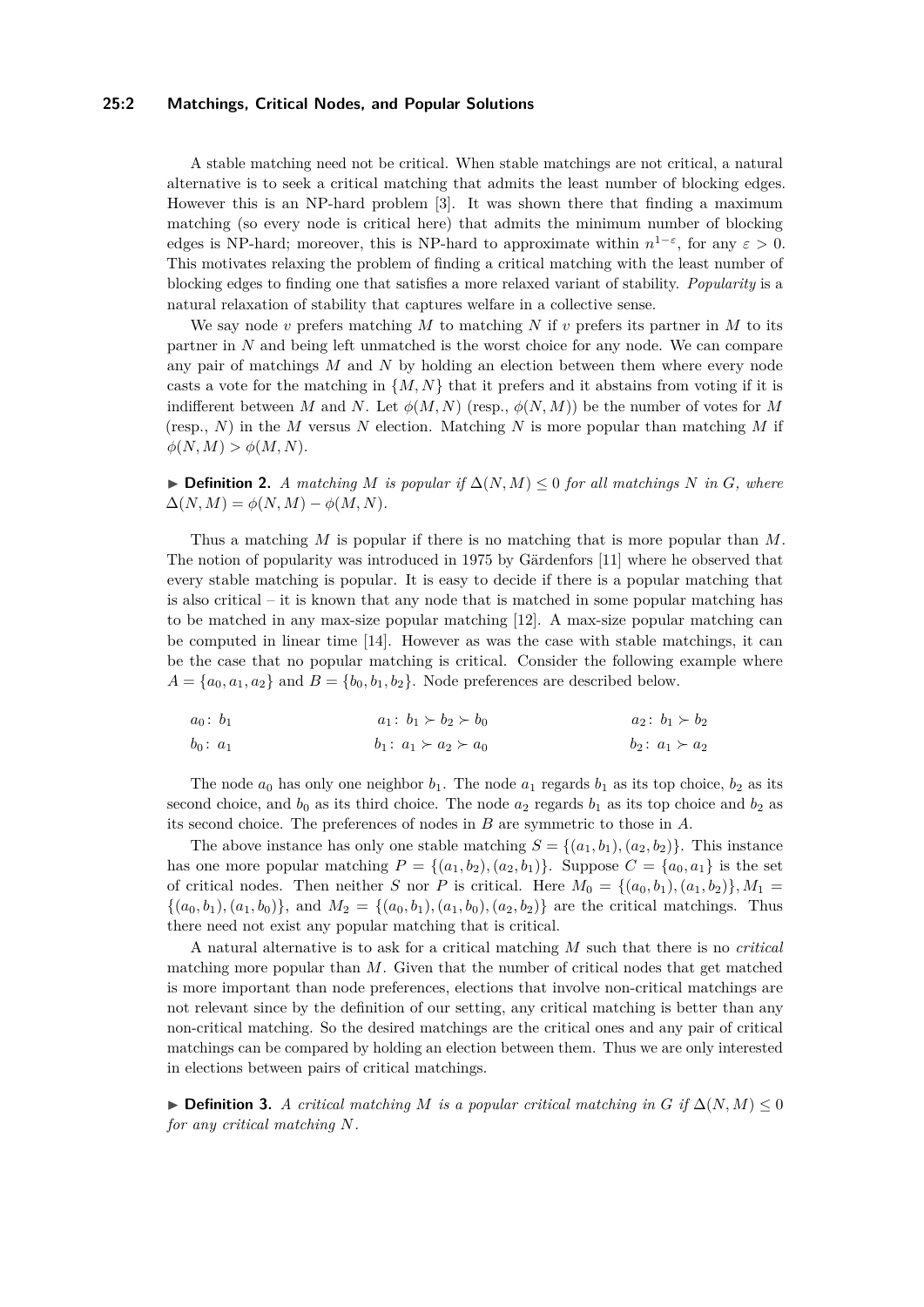A popular critical matching is a weak Condorcet winner [\[5,](#page-15-9) [18\]](#page-16-6) in the voting instance where every critical matching is a candidate and nodes are voters. The relation "more popular than" is not transitive, i.e., there may be cycles with respect to this relation, so weak Condorcet winners need not exist in every voting instance. It might be the case that for any critical matching, there is a "more popular" critical matching. Interestingly, it was shown in [\[14\]](#page-15-8) that popular *maximum* matchings (i.e.,  $C = A \cup B$ ) always exist in *G*. Does this positive result hold for every  $C \subset A \cup B$ ? So the following questions are relevant:

- For any  $C \subset A \cup B$ , does a popular critical matching always exist in  $G$ ?
- Is it easy to find one?
- $\blacksquare$  Is it easy to find a max-size popular critical matching?

In this paper we show positive answers to all the above questions. Recall that  $|E| = m$ .

<span id="page-2-0"></span>▶ **Theorem 4.** For any  $C \subset A \cup B$ , popular critical matchings always exist in  $G = (A \cup B, E)$ and a max-size such matching can be computed in  $O(|C|m + m)$  time.

We first show the following result. Then we extend this algorithm to show Theorem [4.](#page-2-0)

<span id="page-2-1"></span>▶ **Theorem 5.** *Given a marriage instance*  $G = (A \cup B, E)$  *along with a subset*  $C$  *of critical nodes, a min-size popular critical matching in G can be computed in*  $O(|C|m + m)$  *time.* 

## **1.1 Background and related results**

Algorithmic questions in popular matchings have been well-studied during the last decade and we refer to [\[6\]](#page-15-10) for a survey. Popular matchings always exist in a marriage instance and efficient algorithms are known to find min-size/max-size popular matchings in a marriage instance [\[9,](#page-15-0) [13,](#page-15-11) [14\]](#page-15-8). A size-popularity trade-off was shown in [\[14\]](#page-15-8) to efficiently find matchings whose *unpopularity* is bounded from above and size is bounded from below. As shown there, this implies that a maximum matching that is popular within the set of maximum matchings always exists and can be efficiently computed. So  $C = A \cup B$  in [\[14\]](#page-15-8) while  $C = \emptyset$  in the Gale-Shapley algorithm. Thus for the two extreme cases of *C*, it was known that popular critical matchings always exist and can be efficiently computed.

A related problem is the hospital-residents problem with lower quotas. This is a many-toone matching problem where every node has a strict preference order over its neighbors and every hospital has a capacity; moreover certain hospitals have lower quotas which denotes the minimum number of residents that have to be matched to this hospital in any feasible matching. It was shown in [\[19\]](#page-16-7) that whenever feasible matchings exist, a matching that is popular among feasible matchings always exists and a max-size such matching can be computed in polynomial time. Very recently and independent of our work, the above result was generalized in [\[20\]](#page-16-8) to the setting where certain residents are marked and every marked resident has to be matched in any feasible matching.

**Hardness results for "almost stable" critical matchings.** Several hardness results for finding *almost* stable maximum matchings (so every vertex is critical) in a marriage instance were shown in [\[3\]](#page-15-5). It was shown there that even if all preference lists were restricted to be of length at most 3, finding a maximum matching that admits the minimum number of blocking edges is NP-hard. An alternative approach is to count the number of nodes that are involved in blocking edges [\[8,](#page-15-12) [23\]](#page-16-9). The problem of finding a maximum matching that minimizes this number is also NP-hard to compute/approximate, as shown in [\[3\]](#page-15-5).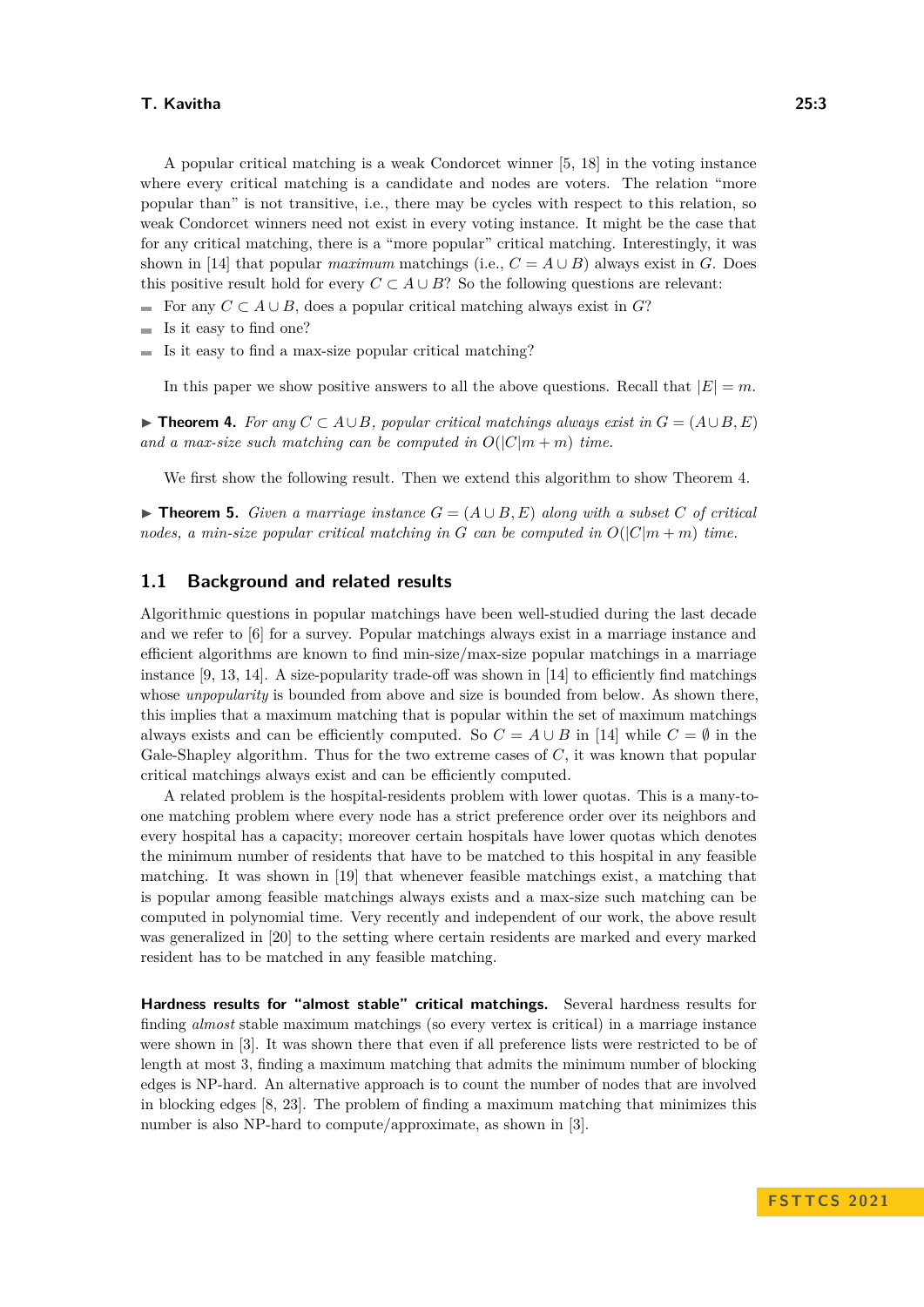#### **25:4 Matchings, Critical Nodes, and Popular Solutions**

# <span id="page-3-0"></span>**1.2 Techniques**

We use the machinery of stable matchings and LP-duality to show our results. We construct a new marriage instance  $G' = (A' \cup B', E')$  on  $O(|C|n + n)$  nodes and  $O(|C|m + m)$  edges such that any stable matching in *G*′ corresponds to a popular critical matching in *G*. The instance  $G'$  resembles instances used in  $[7, 14, 16]$  $[7, 14, 16]$  $[7, 14, 16]$  $[7, 14, 16]$  $[7, 14, 16]$  to compute max-size popular matchings and popular maximum matchings.

We now give a quick overview of the popular maximum matching algorithm from [\[14\]](#page-15-8). This algorithm partitions the node set  $A \cup B$  into *levels* so that any stable matching in this "graph with levels" corresponds to a popular maximum matching in *G*. To begin with, all nodes are in some level *ℓ* and the Gale-Shapley algorithm is run on this instance. If the stable matching leaves some nodes in *A* unmatched then all unmatched nodes in *A* are *promoted* to level  $\ell + 1$ . Once promoted to level  $\ell + 1$ , each such node starts proposing all over again – it will be the case that every node in *B* prefers higher level neighbors to lower level neighbors. So some of these promoted nodes may find partners.

This may "un-match" some nodes in *A* initially matched in level *ℓ*. These nodes continue proposing as per the Gale-Shapley algorithm and any node in *A* that is unsuccessful in finding a partner in level  $\ell$  gets promoted to level  $\ell + 1$ . Any node in A that does not find a partner even as a level  $\ell + 1$  node gets promoted to level  $\ell + 2$  and so on. It was shown in [\[14\]](#page-15-8) that |*A*| levels suffice to construct a maximum matching that is popular within the set of maximum matchings.

**Our algorithms.** If all the critical nodes are in A then the above algorithm easily generalizes to solving the popular critical matching problem by promoting only critical nodes in *A* to higher levels and non-critical nodes in *A* will always remain in level *ℓ*. However we need to deal with critical nodes in the set *B* as well. For this, our new idea is the following: critical nodes in *B* that are left unmatched in the Gale-Shapley algorithm in level *ℓ* get *demoted* to level *ℓ* − 1. It will be the case that every node in *A* prefers *lower level* neighbors to *higher level* neighbors. So in fact, the Gale-Shapley algorithm should begin by nodes in *A* proposing to lower level neighbors first (before the ones in level *ℓ*).

Thus the main difference between our instance *G*′ and the earlier instance from [\[14\]](#page-15-8) (explicitly described in [\[16\]](#page-16-10)) is that there is non-uniformity among the nodes now. All the nodes in *A*∪*B* are permitted in only one intermediate level, i.e., level *ℓ*. Non-critical nodes in *A* are excluded from levels higher than *ℓ* and non-critical nodes in *B* are excluded from levels lower than  $\ell$ . We show that any stable matching in *G'* corresponds to a min-size popular critical matching in  $G$ . We construct another instance  $G''$  such that the entire node set  $A \cup B$  is permitted in *two* levels: level  $\ell$  and level  $\ell + 1$ . We show that any stable matching in  $G''$  corresponds to a max-size popular critical matching in *G*. When  $C = \emptyset$ , the instance  $G''$ is the same as the instance from [\[7\]](#page-15-13) whose stable matchings correspond to max-size popular matchings in *G*.

**Our proofs of correctness.** We prove the correctness of our algorithms via the LP method by constructing witnesses that certify "popularity within the set of critical matchings" for our matchings. These witnesses are solutions to certain linear programs. Such witnesses are known for popular matchings [\[15\]](#page-15-14) and popular maximum matchings [\[16\]](#page-16-10). Our witnesses are a little more complicated since our primal LP involves more constraints (due to criticality) and so the dual LP has more variables.

The dual LP solutions that we show (see Lemma [11](#page-8-0) and Lemma [16\)](#page-13-0) allow us to give simple proofs of correctness and enable us to show (using complementary slackness) that our two algorithms respectively compute min-size and max-size popular critical matchings in *G*.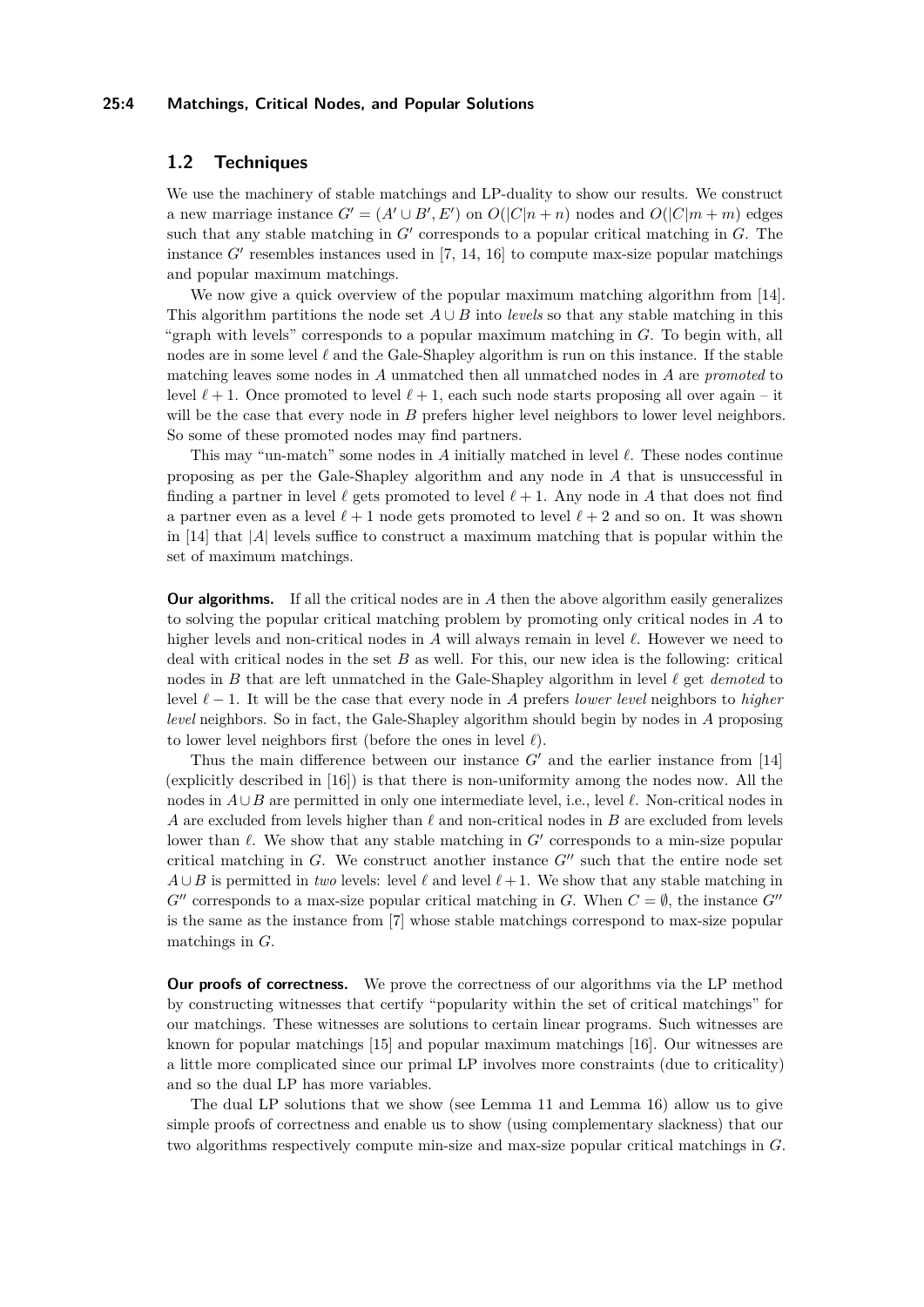By contrast, the proof of correctness of the popular maximum matching algorithm in [\[14\]](#page-15-8) was combinatorial; popular maximum matchings were characterized in terms of forbidden alternating paths and cycles and it was shown that there was no forbidden alternating path or cycle with respect to the matching returned.

**Organization of the paper.** Section [2](#page-4-0) describes our witness for a popular critical matching. The min-size and max-size popular critical matching algorithms are given in Section [3](#page-6-0) and Section [4,](#page-10-0) respectively.

# <span id="page-4-0"></span>**2 A witness for a popular critical matching**

Our input consists of a marriage instance  $G = (A \cup B, E)$  with strict preferences and a set  $C \subseteq A \cup B$  of critical nodes. We first characterize critical matchings.

<span id="page-4-1"></span> $\blacktriangleright$  **Lemma 6.** *A matching M in G is critical if and only if there is no alternating path p with respect to M that satisfies either of the conditions given below:*

**1.** *p is an augmenting path with respect to M and at least one endpoint of p is in C.*

**2.** *p has even length with exactly one endpoint in C and this node is left unmatched in M.*

**Proof.** Let *M* be a matching with an alternating path *p* such that either (i) *p* is an augmenting path wrt *M* and at least one endpoint of *p* is in *C* or (ii) *p* has even length with exactly one endpoint in *C* and this node is left unmatched in *M*. Then  $M \oplus p$  matches at least one more critical node than *M*. Thus *M* cannot be a critical matching.

Conversely, suppose *M* is not a critical matching. Let *N* be a critical matching. Consider  $M \oplus N$ . Since *N* matches more critical nodes than *M*, there has to be an alternating path *p* in  $M \oplus N$  where *N* matches more critical nodes than *M*. So *p* has an endpoint in *C* that is matched in N and not in M. If the other endpoint of p is unmatched in M then  $p$  is an augmenting path wrt *M*; else the other endpoint is matched in *M* and this endpoint is not in *C* since *N* matches more critical nodes than *M* in the alternating path *p*.

So either (i) *p* is an augmenting path wrt *M* and at least one endpoint of *p* is in *C* or (ii)  $p$  has even length with exactly one endpoint in  $C$ , which is left unmatched in  $M$ .

Let *M* be any critical matching in *G*. Let  $k_A$  (resp.,  $k_B$ ) denote the number of nodes in  $C_A = C \cap A$  (resp.,  $C_B = C \cap B$ ) that are matched in *M*. The following lemma will be very useful to us.

<span id="page-4-2"></span> $\blacktriangleright$  **Lemma 7.** Every matching in G matches at most  $k_A$  nodes in  $C_A$  and at most  $k_B$  nodes *in CB.*

**Proof.** Suppose not. Let *N* be a matching in *G* that matches more than *k<sup>A</sup>* nodes in *CA*. Then there is an alternating path  $p$  in  $M \oplus N$  where *N* matches more nodes of  $C_A$  than the critical matching *M*. If the length of  $p$  is odd then  $p$  is an augmenting path wrt  $M$  whose at least one endpoint is in *C*. But this is a forbidden structure for any critical matching (by Lemma [6\)](#page-4-1).

So the length of *p* is even. Then the other endpoint of *p* (the one matched in *M* and unmatched in *N*) is in *A*, call this node *v*. Since *N* matches more nodes of  $C_A$  than *M* in the path  $p$ , the node  $v$  cannot be in  $C_A$ . Hence  $p$  is an even length alternating path with exactly one endpoint in *C* and this node is left unmatched in *M*. This is again a forbidden structure for any critical matching (by Lemma [6\)](#page-4-1). Thus we get a contradiction. The proof when *N* matches more than  $k_B$  nodes in  $C_B$  is analogous.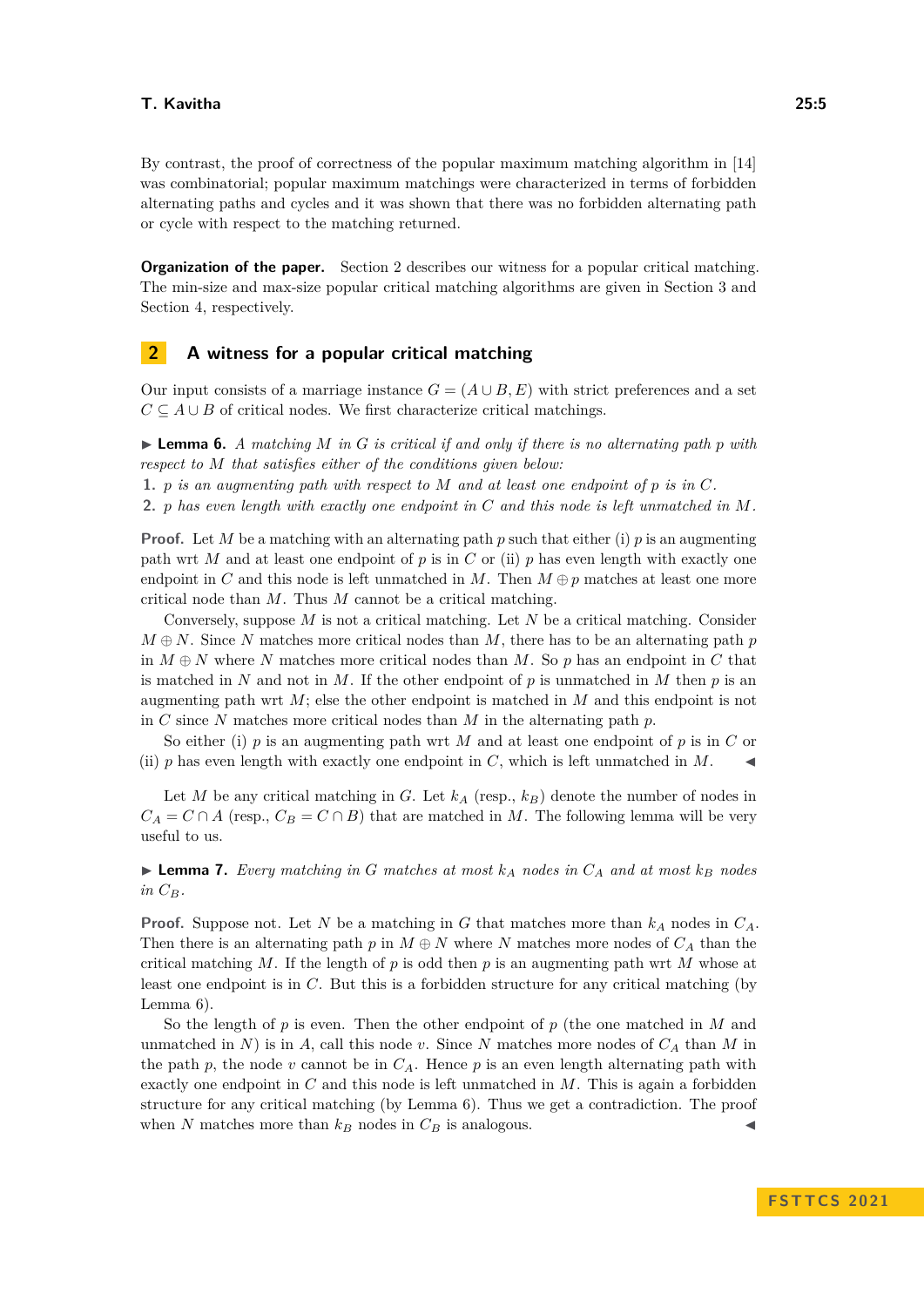#### **25:6 Matchings, Critical Nodes, and Popular Solutions**

**A linear program for popular critical matchings.** It will be convenient to assume that each node considers itself as its last choice neighbor. Let  $\tilde{G}$  denote the graph  $G$  augmented with self-loops. Any matching *M* in *G* can be regarded as a perfect matching  $\tilde{M}$  in  $\tilde{G}$  by augmenting *M* with appropriate self-loops. Corresponding to *M*, an edge weight function wt<sub>M</sub> in the graph  $\tilde{G}$  can be defined. Let  $\mathsf{wt}_M(u, u) = 0$  if u is left unmatched in M, i.e., if  $(u, u)$  is in  $\tilde{M}$ ; else wt<sub>M</sub> $(u, u) = -1$ . For any edge  $(a, b) \in E$ :

let  $\mathsf{wt}_M(a, b) =$  $\sqrt{ }$  $\int$  $\overline{\mathcal{L}}$ 2 if (*a, b*) blocks *M*; −2 if both *a* and *b* prefer their respective partners in *M* to each other; 0 otherwise.

For any  $e \in E$ , note that  $wt_M(e)$  is the sum of votes of the endpoints of *e* for each other versus their respective partners in *M*; each vote is in  $\{\pm 1, 0\}$  where 1 is "more preferred to" and so on. For any node *u*, let  $\delta(u)$  be the set of edges incident to *u* in *G*.

Consider the following linear program [\(LP1\)](#page-5-0). Note that Lemma [7](#page-4-2) implies that all critical matchings in *G* match  $k_A$  nodes in  $C_A$  and  $k_B$  nodes in  $C_B$ . This is used in constraint [\(2\)](#page-5-1).

$$
\text{maximize } \sum_{e \in \tilde{E}} \mathsf{wt}_M(e) \cdot x_e \tag{LP1}
$$

subject to

$$
\sum_{e \in \delta(u) \cup \{u, u\}} x_e = 1 \quad \forall u \in A \cup B \tag{1}
$$

$$
\sum_{a \in C_A} \sum_{e \in \delta(a)} x_e = k_A \quad \text{and} \quad \sum_{b \in C_B} \sum_{e \in \delta(b)} x_e = k_B \tag{2}
$$

<span id="page-5-2"></span><span id="page-5-1"></span><span id="page-5-0"></span>
$$
x_e \geq 0 \quad \forall e \in E \cup \{(u, u) : u \in A \cup B\}.
$$
 (3)

We know from Lemma [7](#page-4-2) that  $\sum_{a \in C_A} \sum_{e \in \delta(a)} x_e \leq k_A$  and  $\sum_{b \in C_B} \sum_{e \in \delta(b)} x_e \leq k_B$  are valid inequalities for the matching polytope of  $\tilde{G}$ . So the feasible region of [\(LP1\)](#page-5-0) defines a face of the perfect matching polytope of  $\tilde{G}$  and hence it is integral. Every integral point in this face corresponds to a critical matching and every critical matching (augmented with self-loops at unmatched nodes) belongs to this face. Thus [\(LP1\)](#page-5-0) computes a max-weight matching  $\tilde{N}$ , where  $N$  is a critical matching in  $G$ .

Consider the dual LP. This is [\(LP2\)](#page-5-2) given below. The dual variables are  $y_u$  for  $u \in A \cup B$ along with  $z_A$  and  $z_B$ .

$$
\text{minimize} \sum_{u \in A \cup B} y_u + (k_A \cdot z_A) + (k_B \cdot z_B) \tag{LP2}
$$

subject to

$$
y_a + y_b \geq \text{wt}_M(a, b) \quad \forall (a, b) \in E \text{ where } a \notin C_A, b \notin C_B \tag{4}
$$

$$
y_a + y_b + z_A \geq \text{wt}_M(a, b) \quad \forall (a, b) \in E \text{ where } a \in C_A, b \notin C_B
$$
 (5)

$$
y_a + y_b + z_B \geq \text{wt}_M(a, b) \quad \forall (a, b) \in E \text{ where } a \notin C_A, b \in C_B \tag{6}
$$

$$
y_a + y_b + z_A + z_B \geq \text{wt}_M(a, b) \quad \forall (a, b) \in E \text{ where } a \in C_A, b \in C_B \tag{7}
$$

<span id="page-5-6"></span><span id="page-5-5"></span><span id="page-5-4"></span>
$$
y_u \geq \mathsf{wt}_M(u, u) \quad \forall u \in A \cup B. \tag{8}
$$

<span id="page-5-3"></span>▶ **Proposition 8.** *Let M be a critical matching such that the optimal value of* [\(LP2\)](#page-5-2) *is at most 0. Then M is a popular critical matching.*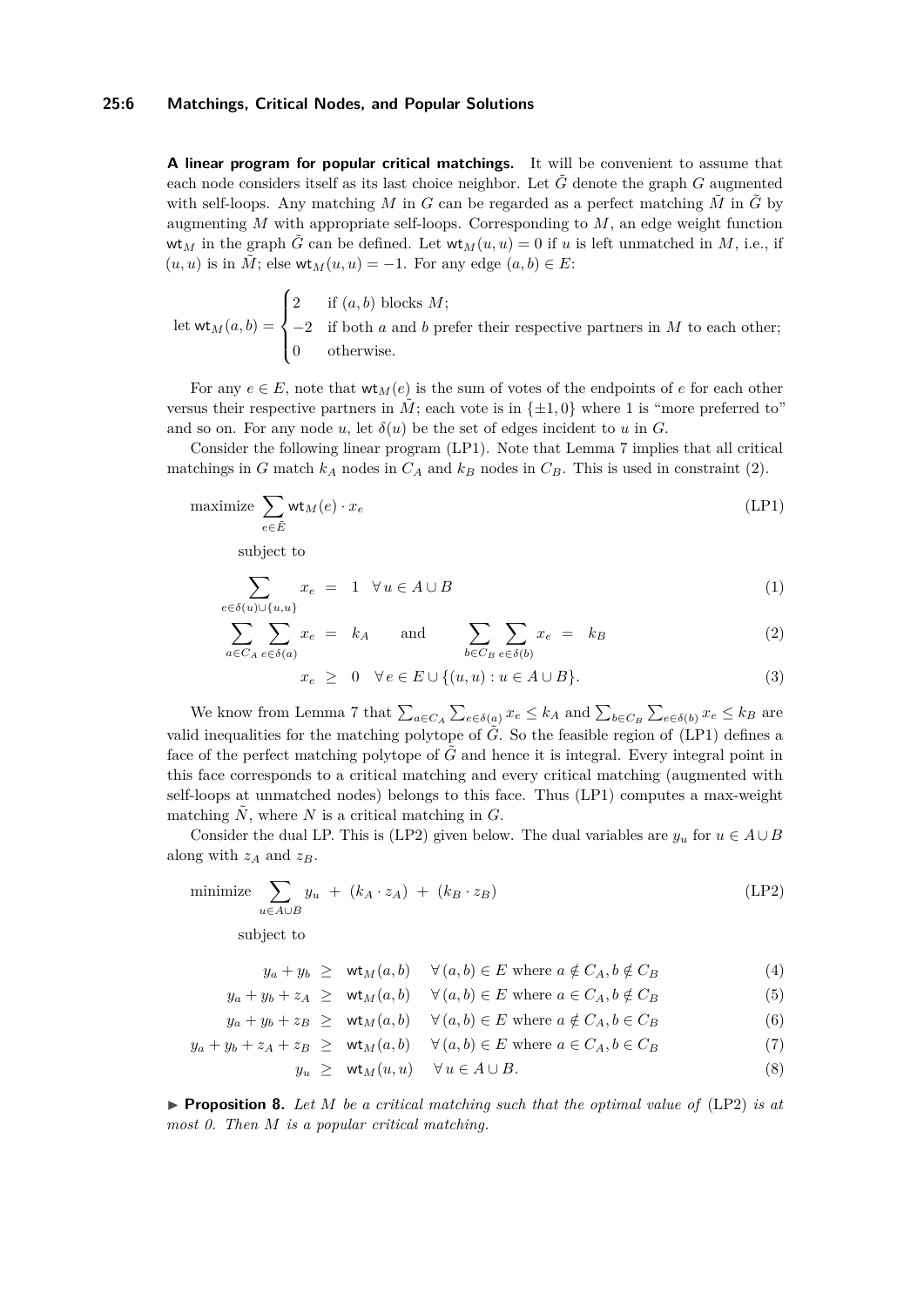**Proof.** The optimal value of [\(LP1\)](#page-5-0) is  $\max_N \text{wt}_M(\tilde{N})$ , where *N* is a critical matching in *G*. It follows from the definition of the function  $\mathsf{wt}_M$  that  $\mathsf{wt}_M(\tilde{N}) = \phi(N, M) - \phi(M, N) =$  $\Delta(N,M)$  for any matching *N* in *G*. Thus the optimal value of [\(LP1\)](#page-5-0) is max<sub>*N*</sub>  $\Delta(N,M)$ . where  $N$  is a critical matching. If the optimal value of  $(LP2)$  is at most 0 then the optimal value of [\(LP1\)](#page-5-0) is also at most 0 (by weak duality). This means  $\Delta(N, M) \leq 0$  for every critical matching N.

We will use Proposition [8](#page-5-3) to prove the correctness of our algorithms in Section [3](#page-6-0) and Section [4.](#page-10-0) That is, we will construct matchings *M* such that there exist feasible solutions  $(\vec{y}, \vec{z})$  to [\(LP2\)](#page-5-2) with  $\sum_{u \in A \cup B} y_u + (k_A \cdot z_A) + (k_B \cdot z_B) = 0.$ 

# <span id="page-6-0"></span>**3 An algorithm for a popular critical matching**

Let  $G = (A \cup B, E)$  be the given marriage instance and let  $C \subseteq A \cup B$  be the set of critical nodes. Recall the overview of our algorithm given in Section [1.2.](#page-3-0) We want to partition the node set *A* ∪ *B* into *levels* so that any stable matching in this new graph corresponds to a popular critical matching in *G*.

Recall that we use  $C_A = C \cap A$  (resp.,  $C_B = C \cap B$ ) to denote the set of critical nodes in *A* (resp., *B*). Let  $|C_A| = \alpha$  and  $|C_B| = \beta$ . There will be  $\alpha + \beta + 1$  levels indexed  $0, \ldots, \alpha + \beta$ .

**A** new instance  $G' = (A' \cup B', E')$ . We now describe a new instance  $G'$  whose stable matchings will map to popular critical matchings in *G*. The set *A*′ is described below.

For every  $a \in C_A$ , the set  $A'$  has  $\alpha + \beta + 1$  copies of  $a$ : call these nodes  $a_0, a_1, \ldots, a_{\alpha+\beta}$ . For every  $a \in A \setminus C_A$ , the set  $A'$  has  $\beta + 1$  copies of *a*: call these nodes  $a_0, a_1, \ldots, a_\beta$ .

Thus  $A' = \bigcup_{a \in C_A} \{a_0, a_1, \ldots, a_{\alpha+\beta}\} \bigcup_{a \in A \setminus C_A} \{a_0, a_1, \ldots, a_{\beta}\}.$  Define the set *B'* as follows.  $B' = \{b' : b \in B\} \cup_{a \in C_A} \{d_1(a), \ldots, d_{\alpha+\beta}(a)\} \cup_{a \in A \setminus C_A} \{d_1(a), \ldots, d_{\beta}(a)\}.$ 

The set  $\{b' : b \in B\}$  is a copy of the set *B*. Along with nodes in  $\{b' : b \in B\}$ , the set *B*<sup>'</sup> contains *dummy* nodes (the *d*-nodes). Such dummy nodes were first used in [\[7\]](#page-15-13) and they make it easy for us to describe "promotions" from one level to another.

When  $a \in C_A$ , there are  $\alpha + \beta + 1$  copies of *a* in *A'* and the set *B'* has  $d_1(a), \ldots, d_{\alpha+\beta}(a)$ . We will set preferences such that in any stable matching in  $G'$ ,  $\alpha + \beta$  copies of *a* have to be matched to these dummy nodes. Similarly, when  $a \in A \setminus C_A$ , there are  $\beta + 1$  copies of *a* in *A'* and the set *B'* has  $d_1(a), \ldots, d_\beta(a)$ . We will set preferences such that in any stable matching in  $G'$ ,  $\beta$  copies of  $a$  have to be matched to these dummy nodes. Thus in any stable matching in  $G'$ , for each  $a \in A$ , at most *one* node among all  $a_i$ 's is "free" to be matched to a neighbor in  $\{b' : b \in B\}.$ 

**The edge set.** Corresponding to each  $(a, b) \in E$ , we will have the following edges in  $E'$ . There are four cases here depending on whether  $a$  is in  $C_A$  or not and  $b$  is in  $C_B$  or not. **1.**  $a \notin C_A$  and  $b \notin C_B$ : there is exactly one edge  $(a_\beta, b')$  in E' that corresponds to  $(a, b)$ .

**2.**  $a \notin C_A$  and  $b \in C_B$ : there are  $\beta + 1$  edges  $(a_i, b')$  in  $E'$  where  $0 \le i \le \beta$ .

**3.**  $a \in C_A$  and  $b \notin C_B$ : there are  $\alpha + 1$  edges  $(a_i, b')$  in *E'* where  $\beta \leq i \leq \alpha + \beta$ .

**4.**  $a \in C_A$  and  $b \in C_B$ : there are  $\alpha + \beta + 1$  edges  $(a_i, b')$  in  $E'$  where  $0 \le i \le \alpha + \beta$ .

For each  $a \in A$ , the set  $E'$  also has the following edges:

if  $a \in C_A$  then  $(a_{i-1}, d_i(a))$  and  $(a_i, d_i(a))$  for  $1 \le i \le \alpha + \beta$ ;

if  $a \in A \setminus C_A$  then  $(a_{i-1}, d_i(a))$  and  $(a_i, d_i(a))$  for  $1 \leq i \leq \beta$ .

For any *i*, the preference order of  $d_i(a)$  is  $a_{i-1} \succ a_i$ .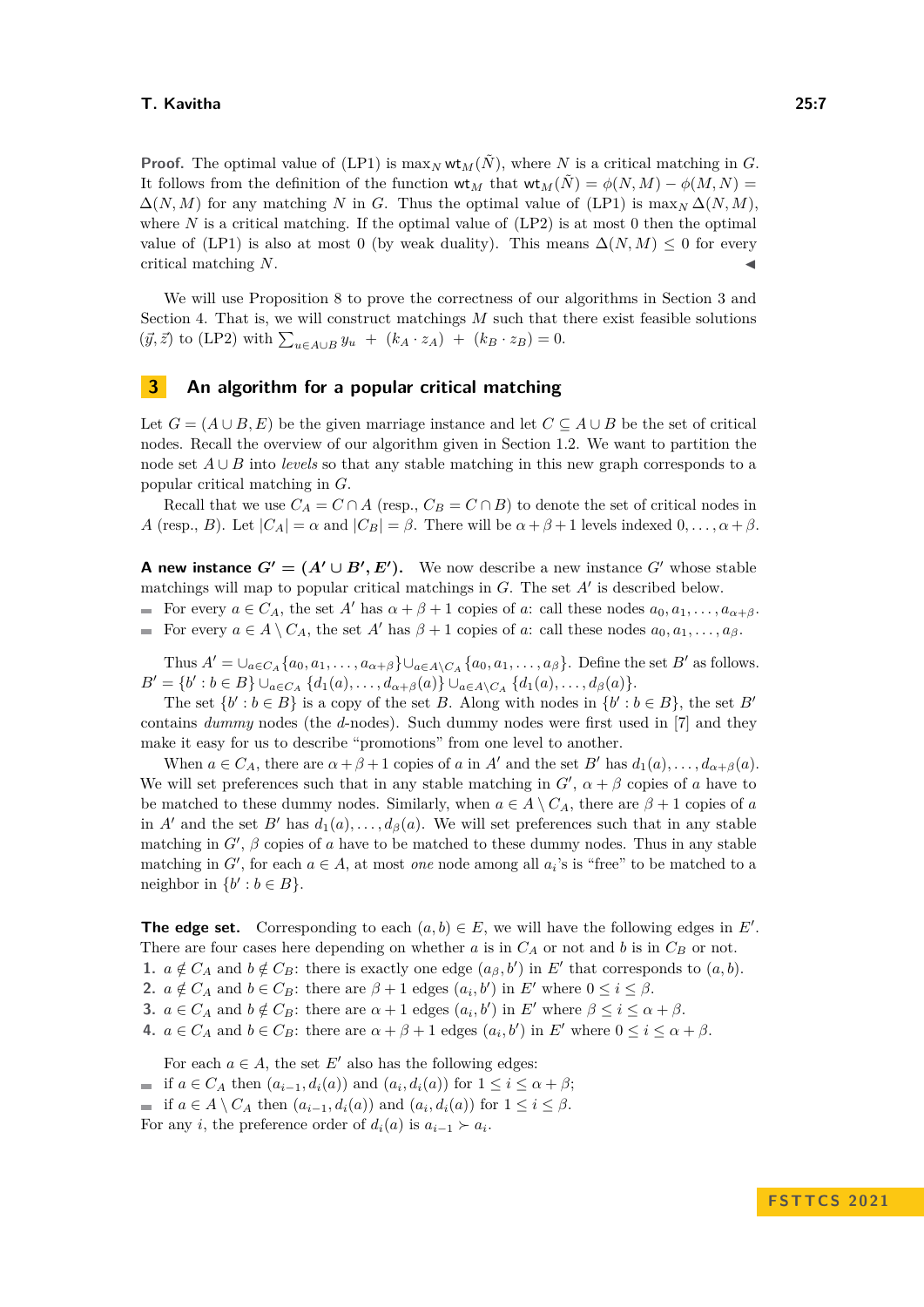**Preference orders.** Consider  $a \in A$ . Let *a*'s preference order in *G* be  $b_1 \succ \cdots \succ b_k$ . Suppose  $\{c_1, \ldots, c_r\} = \{b_1, \ldots, b_k\} \cap C$ . That is,  $c_1, \ldots, c_r$  are *a*'s critical neighbors. Let *a*'s preference order among these nodes be  $c_1 \succ \cdots \succ c_r$ .

- *a*<sub>0</sub>'s preference order in  $G'$  is  $c'_1 \succ \cdots \succ c'_r \succ d_1(a)$ .
- For  $1 \leq i \leq \beta 1$ ,  $a_i$ 's preference order is  $d_i(a) \succ c'_1 \succ \cdots \succ c'_r \succ d_{i+1}(a)$ .
- For  $a \notin C_A$ : the preference order of  $a_\beta$  is  $d_\beta(a) > b'_1 > \cdots > b'_k$ .
- For  $a \in C_A$ :
	- for  $\beta \leq i \leq \alpha + \beta 1$ , the preference order of  $a_i$  is  $d_i(a) \succ b'_1 \succ \cdots \succ b'_k \succ d_{i+1}(a)$ .
	- the preference order of  $a_{\alpha+\beta}$  is  $d_{\alpha+\beta}(a) > b'_1 > \cdots > b'_k$ .

For  $a \in A$ , other than the dummy nodes, observe that it is only copies of critical neighbors that are present in the preference list of  $a_i$  for  $0 \le i \le \beta - 1$ .

For  $a \notin C_A$ , observe that copies of all neighbors of *a*, i.e.,  $b'_1, \ldots, b'_k$ , are present only in the preference list of  $a_{\beta}$ . For  $a \in C_A$ , copies of all neighbors of  $a_i$  are present in the preference list of  $a_i$  for  $\beta \leq i \leq \alpha + \beta$ .

Consider any  $b \in B$ . Let *b*'s preference order in *G* be  $a \succ \cdots \succ z$ . Let  $\{a', \ldots, z'\}$  ${a, ..., z} ∩ C$ . Let *b*'s preference order among its critical neighbors be  $a' \succ \cdots \succ z'$ . Suppose  $b \notin C_B$ . Then the preference order of *b'* in *G'* is:

$$
\underbrace{a'_{\alpha+\beta}\succ\cdots\succ z'_{\alpha+\beta}}_{\text{level }\alpha+\beta\text{ neighbors}}\succ\dots\succ a'_{\beta+1}\succ\cdots\succ z'_{\beta+1}}_{\text{level }\beta+1\text{ neighbors}}\succ\underbrace{a_{\beta}\succ\cdots\succ z_{\beta}}_{\text{level }\beta\text{ neighbors}}
$$

So  $b'$  prefers any subscript or level *i* neighbor to any level *j* neighbor for  $i > j$ . Note that copies of only critical neighbors are present in level *i* for  $\beta + 1 \leq i \leq \alpha + \beta$  and copies of all neighbors of *b*, i.e.,  $a, \ldots, z$ , are present only in level  $\beta$ .

Suppose  $b \in C_B$ . Then the preference order of *b*' in *G*' is:

$$
\underbrace{a'_{\alpha+\beta}\succ\cdots\succ z'_{\alpha+\beta}}_{\text{level }\alpha+\beta \text{ neighbors}}\succ\dots\succ a'_{\beta+1}\succ\cdots\succ z'_{\beta+1}}_{\text{level }\beta+1 \text{ neighbors}}\succ\underbrace{a_{\beta}\succ\cdots\succ z_{\beta}}_{\text{level }\beta \text{ neighbors}}\succ\dots\succ\underbrace{a_{0}\succ\cdots\succ z_{0}}_{\text{level }0 \text{ neighbors}}
$$

Note that copies of only critical neighbors are present in level *i* for  $\beta + 1 \leq i \leq \alpha + \beta$  and copies of all neighbors of *b* are present in level *i* for  $0 \le i \le \beta$ .

**The matching** *M*. For any stable matching *M'* in  $G'$ , define  $M \subseteq E$  to be the set of edges obtained by deleting edges in *M*′ that are incident to dummy nodes and replacing any edge  $(a_i, b') \in M'$  with the original edge  $(a, b) \in E$ .

For any  $a \in A$  and all  $i \geq 1$ , the dummy node  $d_i(a)$  is the top choice neighbor for  $a_i$ , hence the stable matching *M'* has to match all dummy nodes. Thus at most one node among all the  $a_i$ 's can be matched in  $M'$  to a neighbor in  $\{b' : b \in B\}$ . So M is a matching in *G*. Theorem [9](#page-7-0) (proved below) is our main theorem in this section.

<span id="page-7-0"></span>▶ **Theorem 9.** *For any stable matching M*′ *in G*′ *, the corresponding matching M is a min-size popular critical matching in G.*

Since a stable matching always exists in *G*′ , popular critical matchings always exist in *G*. Thus the first part of Theorem [4](#page-2-0) follows. The time taken to construct *G*′ and to compute a stable matching in *G'* is  $O(|C|m + m)$ . Thus Theorem [5](#page-2-1) follows from Theorem [9.](#page-7-0)

We will prove Theorem [9](#page-7-0) now. As done in [\[14\]](#page-15-8), it will be useful to partition the set  $A \cup B$ into subsets as described below (see Fig. [1\)](#page-8-1). We will partition the set of all nodes in *A* that are matched in *M* into  $A_0 \cup \cdots \cup A_{\alpha+\beta}$  where for  $0 \leq i \leq \alpha + \beta$ :  $A_i = \{a \in A : (a_i, b') \in M'\}$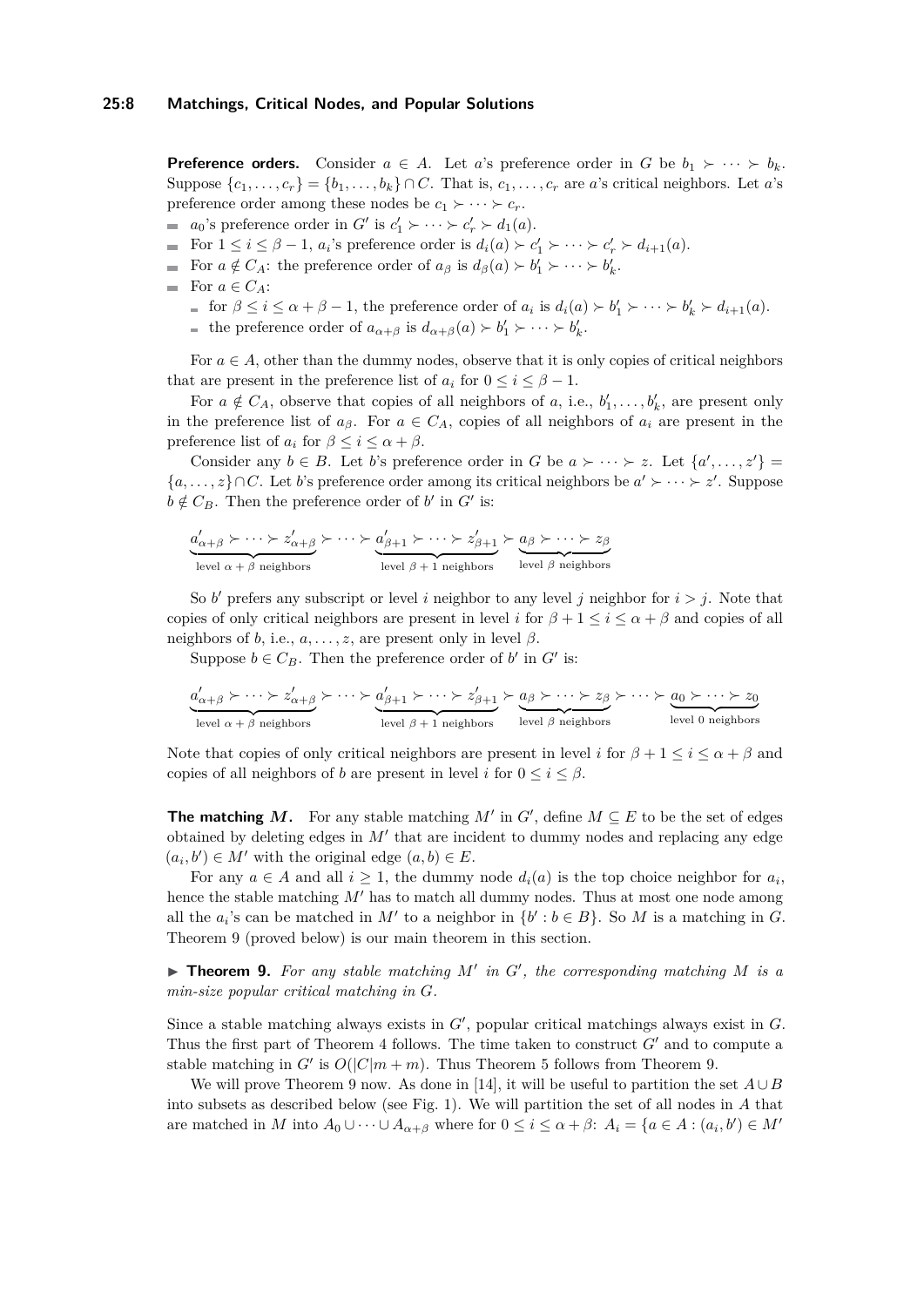for some  $b \in B$ , i.e.,  $A_i$  is the collection of those *a*'s such that  $a_i$  is matched in  $M'$  to a neighbor in  $\{b': b \in B\}$ . Add unmatched nodes in  $C_A$  to  $A_{\alpha+\beta}$  and add unmatched nodes in  $A \setminus C_A$  to  $A_\beta$ .

<span id="page-8-1"></span>Similarly, partition the set of all nodes in *B* that are matched in *M* into  $B_0 \cup \cdots \cup B_{\alpha+\beta}$ where for  $0 \le i \le \alpha + \beta$ :  $B_i = \{b : (a_i, b') \in M' \text{ for some } a \in A_i\}$ , i.e.,  $B_i$  is the collection of those  $b$ 's such that the partner of  $b'$  in  $M'$  is a subscript  $i$  node. Add unmatched nodes in  $C_B$  to  $B_0$  and add unmatched nodes in  $B \setminus C_B$  to  $B_\beta$ .



**Figure 1**  $A = A_0 \cup \cdots \cup A_{\alpha+\beta}$  and  $B = B_0 \cup \cdots \cup B_{\alpha+\beta}$  and  $M \subseteq \cup_{i=0}^{\alpha+\beta}(A_i \times B_i)$ . Red nodes are outside *C* and green nodes are in *C*. All red (i.e., non-critical) nodes are in  $\cup_{i\leq\beta}A_i\cup_{i\geq\beta}B_i$  and unmatched red nodes are in  $A_\beta \cup B_\beta$ .

#### <span id="page-8-2"></span> $\blacktriangleright$  **Lemma 10.** *M is a critical matching in G*.

The proof of Lemma [10](#page-8-2) (given in the appendix) uses Lemma [6](#page-4-1) and is similar to the proof that the popular maximum matching algorithm in [\[14\]](#page-15-8) finds a maximum matching. Lemma [11](#page-8-0) is the main technical result here.

<span id="page-8-0"></span> $\blacktriangleright$  **Lemma 11.** *M is a popular critical matching in G.* 

**Proof.** We will use Proposition [8.](#page-5-3) Let  $(\vec{y}, \vec{z})$  be defined as follows.

- 1. Set  $z_A = -2\alpha$  and  $z_B = -2\beta$ .
- 2. Set  $y_u = 0$  for all unmatched nodes *u*. For matched nodes *u*, we will set *y*-values as follows. For  $0 \leq i \leq \alpha + \beta$  do:
	- for  $a \in A_i$ : if  $a \in C_A$  then set  $y_a = 2\alpha + 2\beta 2i$ ; else set  $y_a = 2\beta 2i$ .
	- for  $b \in B_i$ : if  $b \in C_B$  then set  $y_b = 2i$ ; else set  $y_b = 2i 2\beta$ .

<span id="page-8-3"></span> $\blacktriangleright$  **Lemma 12.**  $\langle \vec{y}, \vec{z} \rangle$  *defined above is a feasible solution to* [\(LP2\)](#page-5-2).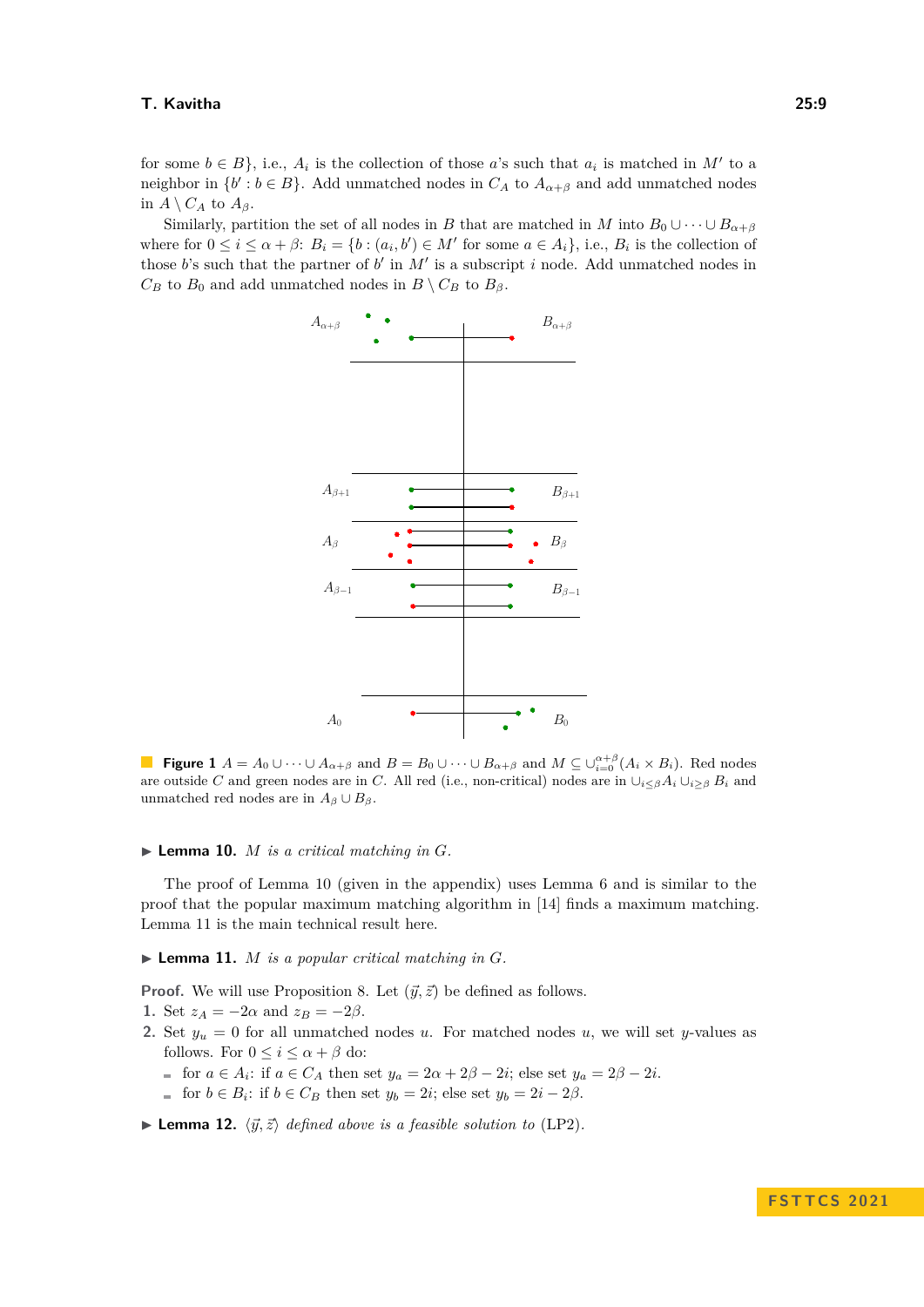The proof of Lemma [12](#page-8-3) is given below (after the proof of Lemma [11\)](#page-8-0). We will now show that  $\sum_{u \in A \cup B} y_u + (k_A \cdot z_A) + (k_B \cdot z_B) = 0$ . Consider any edge  $(a, b) \in M$ . So there is some  $i \in \{0, \ldots, \alpha + \beta\}$  such that  $a \in A_i$  and  $b \in B_i$ .

**1.** If  $a \notin C_A$  and  $b \notin C_B$  then  $y_a + y_b = (2\beta - 2i) + (2i - 2\beta) = 0$ .

2. If 
$$
a \in C_A
$$
 and  $b \notin C_B$  then  $y_a + y_b + z_A = (2\alpha + 2\beta - 2i) + (2i - 2\beta) - 2\alpha = 0$ .

**3.** If  $a \notin C_A$  and  $b \in C_B$  then  $y_a + y_b + z_B = (2\beta - 2i) + 2i - 2\beta = 0$ .

4. If  $a \in C_A$  and  $b \in C_B$  then  $y_a + y_b + z_A + z_B = (2\alpha + 2\beta - 2i) + 2i - 2\alpha - 2\beta = 0$ .

Recall that  $k_A$  (resp.,  $k_B$ ) is the number of nodes from  $C_A$  (resp.,  $C_B$ ) that get matched in any critical matching. Since *M* is a critical matching (by Lemma [10\)](#page-8-2), it matches *k<sup>A</sup>* nodes from  $C_A$  and  $k_B$  nodes from  $C_B$ . So added up over all edges  $(a, b)$  in *M*, the left hand sides of the four equations above sum to  $\sum_{u \in V} y_u + (k_A \cdot z_A) + (k_B \cdot z_B)$ , where  $V \subseteq A \cup B$  is the set of nodes matched in *M*. Since all the right hand sides are 0, this sum is 0. For any unmatched node *u*, we set  $y_u = 0$ . So  $\sum_{u \in A \cup B} y_u + (k_A \cdot z_A) + (k_B \cdot z_B) = 0$ . Hence *M* is a popular critical matching in  $G$  (by Proposition [8\)](#page-5-3).

**Proof of Lemma [12.](#page-8-3)** For any node *u*, we claim that  $y_u \geq 0$ . Recall that  $y_a = 2\alpha + 2\beta - 2i$ for a matched critical node  $a \in A_i$  and  $y_b = 2i$  for a matched critical node  $b \in B_i$ . Since  $0 \leq i \leq \alpha + \beta$ , we have  $2\alpha + 2\beta - 2i \geq 0$  and  $2i \geq 0$ . Thus for any matched node  $u \in C$ ,  $y_u > 0$ .

For any matched node  $a \in A \setminus C_A$ , observe that  $a \in A_i$  for some  $i \leq \beta$ , so  $2\beta - 2i \geq 0$ . For any matched node  $b \in B \setminus C_B$ , observe that  $b \in B_i$  for some  $i \ge \beta$ , so  $2i - 2\beta \ge 0$ . We set  $y_u = 0$  for any unmatched node *u*. Hence  $y_u \geq 0 \geq \mathsf{wt}_M(u, u)$  for all  $u \in A \cup B$ . Thus constraint [\(8\)](#page-5-4) holds.

We will now show that  $\langle \vec{y}, \vec{z} \rangle$  satisfies constraints [\(4\)](#page-5-5)-[\(7\)](#page-5-6). For any  $a \in C_A$ , let  $y'_a = y_a + z_A$ . For any  $b \in C_B$ , let  $y'_b = y_b + z_B$ . For any node  $u \notin C$ , let  $y'_u = y_u$ .

- We have  $y'_a = 2\beta 2i$  for any matched  $a \in A_i$  and  $y'_b = 2i 2\beta$  for any matched  $b \in B_i$ .
- For any unmatched  $a \in A$ :  $y'_a = -2\alpha$  if  $a \in C_A$  and  $y'_a = 0$  otherwise.
- For any unmatched  $b \in B$ :  $y'_b = -2\beta$  if  $b \in C_B$  and  $y'_b = 0$  otherwise.

We will now show that  $y'_a + y'_b \geq \mathsf{wt}_M(a, b)$  for all  $(a, b) \in E$ . Let  $a \in A_i$  and  $b \in B_j$ . This proof is split into 4 parts: (1)  $i \leq j - 1$ , (2)  $i = j$ , (3)  $i = j + 1$ , and (4)  $i \geq j + 2$ .

- **1.** Consider any edge  $(a, b)$  where  $a \in A_i, b \in B_j$  and  $i \leq j 1$ .
	- If *a* and *b* are matched nodes then  $y'_a + y'_b = (2\beta 2i) + (2j 2\beta) = 2(j i) \ge 2 \ge$  $wt_M(a, b)$  since  $wt_M(e) \in \{\pm 2, 0\}$  for all  $e \in E$ .
	- Suppose *a* is unmatched. Then  $a \notin C_A$ ; otherwise  $i = \alpha + \beta$  and so  $j \geq \alpha + \beta + 1$ which is not possible. So  $a \notin C_A$  and we have  $y'_a = 0$  and  $i = \beta$ . Since  $j \ge \beta + 1$ , we have  $y'_b = 2j - 2\beta \ge 2$ . Thus  $y'_a + y'_b \ge 2 \ge \text{wt}_M(a, b)$ .
	- Suppose *b* is unmatched. Then  $b \notin C_B$ ; otherwise  $j = 0$  and so  $i \leq -1$  which is not possible. So  $b \notin C_B$  and we have  $y'_b = 0$  and  $j = \beta$ . Since  $i \leq \beta - 1$ , we have  $y'_a = 2\beta - 2i \ge 2$ . Thus  $y'_a + y'_b \ge 2 \ge \text{wt}_M(a, b)$ .
- **2.** Let  $a \in A_i, b \in B_j$  where  $i = j$ . For any  $b \in B$ , within subscript *i* neighbors, the preference order of  $b'$  in  $G'$  is the same as  $b$ 's preference order among these neighbors in *G*. Thus *M* restricted to  $A_i \cup B_i$  is stable and so  $\mathsf{wt}_M(a, b) \in \{-2, 0\}.$ 
	- If *a* and *b* are matched nodes then  $y'_a + y'_b = (2\beta 2i) + (2i 2\beta) = 0$ .
	- $\equiv$  Suppose *a* is unmatched.
		- If  $a \in C_A$  then  $y'_a = -2\alpha$  and  $i = \alpha + \beta$ . So  $y'_b = 2(\alpha + \beta) 2\beta = 2\alpha$ . Thus  $y'_a + y'_b = -2\alpha + 2\alpha = 0.$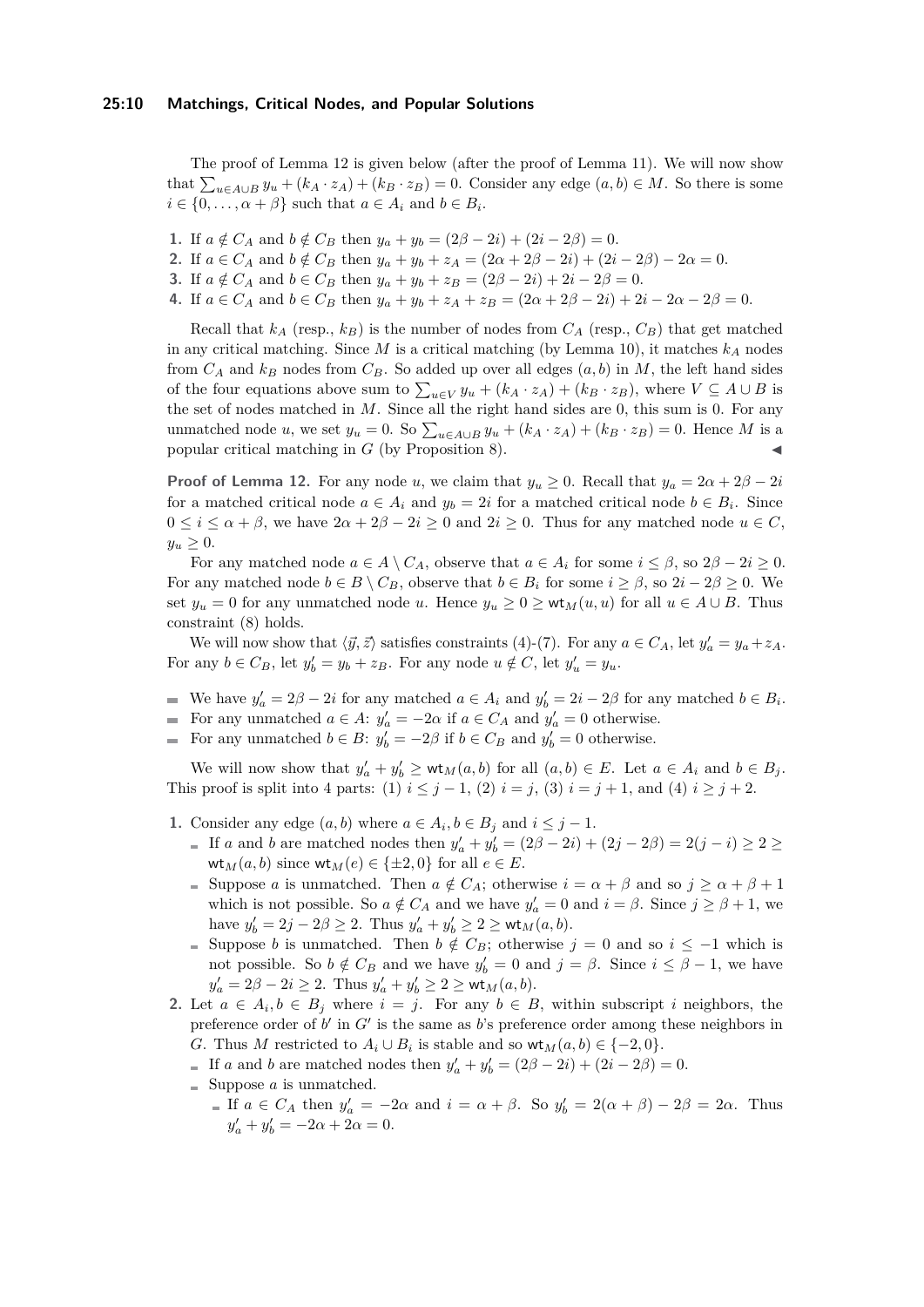- If  $a \notin C_A$  then  $y'_a = 0$  and  $i = \beta$ . The node *b* has to be matched since M' is stable (and thus maximal) in *G'*. So  $y'_b = 2i - 2\beta = 0$ . Thus  $y'_a + y'_b = 0$ .
- $\equiv$  Suppose *b* is unmatched.
	- If  $b \in C_B$  then  $y'_b = -2\beta$  and  $i = 0$ . So  $y'_a = 2\beta 2i = 2\beta$ . Thus  $y'_a + y'_b =$  $2\beta - 2\beta = 0.$
	- If  $b \notin C_B$  then  $y'_b = 0$  and  $i = \beta$ . The node *a* has to be matched since *M'* is stable (and thus maximal) in *G'*. So  $y'_a = 2\beta - 2i = 0$ . Thus  $y'_a + y'_b = 0$ .

Thus we have  $y'_a + y'_b = 0 \ge \text{wt}_M(a, b)$  in all the cases.

- **3.** Let  $a \in A_i, b \in B_j$  where  $i = j + 1$ . Observe that  $(a_j, d_{j+1}(a)) \in M'$ , i.e.,  $a_j$  is matched to its least preferred neighbor  $d_{j+1}(a)$ . The stability of M' implies that  $(u_j, b') \in M'$  for some neighbor  $u_j$  that  $b'$  prefers to  $a_j$ . Also  $b'$  prefers  $a_{j+1}$  to  $u_j$ , so  $a_{j+1}$  has to prefer  $M'(a_{j+1})$  to *b*<sup>'</sup>. Hence both *a* and *b* are matched in *M* to neighbors that they prefer to each other. So  $\mathsf{wt}_M(a, b) = -2$ . Thus  $y'_a + y'_b = (2\beta - 2(j + 1)) + (2j - 2\beta) = -2 = \mathsf{wt}_M(a, b)$ .
- **4.** If *a* ∈ *A*<sub>*i*</sub>, *b* ∈ *B*<sub>*j*</sub> where *i* ≥ *j* + 2 then  $(a_{j+1}, d_{j+2}(a)) ∈ M'$ , i.e.,  $a_{j+1}$  is matched to its least preferred neighbor  $d_{j+2}(a)$ . This means the edge  $(a_{j+1}, b')$  blocks  $M'$  – this is because *b*<sup> $\prime$ </sup> prefers  $a_{j+1}$  to its assignment in *M*<sup> $\prime$ </sup>: this is either a subscript *j* neighbor or *b*<sup> $\prime$ </sup> is left unmatched in *M*<sup> $\prime$ </sup>. Since the blocking edge  $(a_{j+1}, b')$  contradicts *M*<sup> $\prime$ </sup>'s stability, there is no  $(a, b) \in E$  where  $a \in A_i, b \in B_j$  and  $i \geq j + 2$ .

Thus we have  $y'_a + y'_b \geq \mathsf{wt}_M(a, b)$  for all  $(a, b) \in E$ . This completes the proof of Lemma [12.](#page-8-3)  $\blacktriangleleft$ 

**Min-size popular critical matching.** Lemma [12](#page-8-3) showed that  $(\vec{y}, \vec{z})$  is a feasible solution to [\(LP2\)](#page-5-2). In fact,  $(\vec{y}, \vec{z})$  is an optimal solution to (LP2) since  $\vec{M}$  is a feasible solution to [\(LP1\)](#page-5-0) and  $\mathsf{wt}_M(\tilde{M}) = 0 = \sum_{u \in A \cup B} y_u + (k_A \cdot z_A) + (k_B \cdot z_B)$ . This will be useful in Lemma [13.](#page-10-1)

<span id="page-10-1"></span> $\blacktriangleright$  **Lemma 13.** *M is a min-size popular critical matching in G.* 

**Proof.** Let *N* be a critical matching of size smaller than |*M*|. Then there is some node *u* that is matched in *M* but unmatched in *N*. So the self-loop  $(u, u)$  is in the perfect matching *N*. For any node *u* matched in *M*, we have  $y_u > \text{wt}_M(u, u)$ . This is because  $y_u \geq 0$  while  $wt_M(u, u) = -1$ . So the self-loop  $(u, u)$  is *slack* with respect to the dual optimal solution  $(\vec{y}, \vec{z})$ . Then complementary slackness implies that  $\tilde{N}$  cannot be a primal optimal solution. The optimal value of [\(LP1\)](#page-5-0) is 0, so this means  $wt_M(\tilde{N}) < 0$ , i.e.,  $\Delta(N, M) < 0$ . Hence the critical matching *M* is more popular than *N*. Thus *N* cannot be a popular critical matching. So  $M$  is a min-size popular critical matching in  $G$ .

## <span id="page-10-0"></span>**4 Finding a max-size popular critical matching**

In this section we consider the problem of finding a *max-size* popular critical matching in  $G = (A \cup B, E)$  where  $C \subseteq A \cup B$  is the given critical set. We will construct a new instance  $G'' = (A'' \cup B'', E'')$  which will be a minor variant of the instance  $G'$  seen in Section [3.](#page-6-0) The instance *G*′ was motivated by considering that we ran the Gale-Shapley algorithm with all nodes in level  $\ell$  (note that  $\ell = \beta$ ) and promoted unmatched critical nodes in *A* to higher levels and demoted unmatched critical nodes in *B* to lower levels.

The instance *G*<sup> $\prime\prime$ </sup> can be motivated by considering that we will run the max-size popular matching algorithm [\[14\]](#page-15-8) (also called the *2-level Gale-Shapley* algorithm) with all the nodes in level *β*. This promotes certain nodes to level  $\beta + 1$ ; all unmatched nodes in *A* are in level  $β + 1$  and all unmatched nodes in *B* are in level  $β$ . Now let us promote unmatched critical nodes in *A* to higher levels and demote unmatched critical nodes in *B* downwards.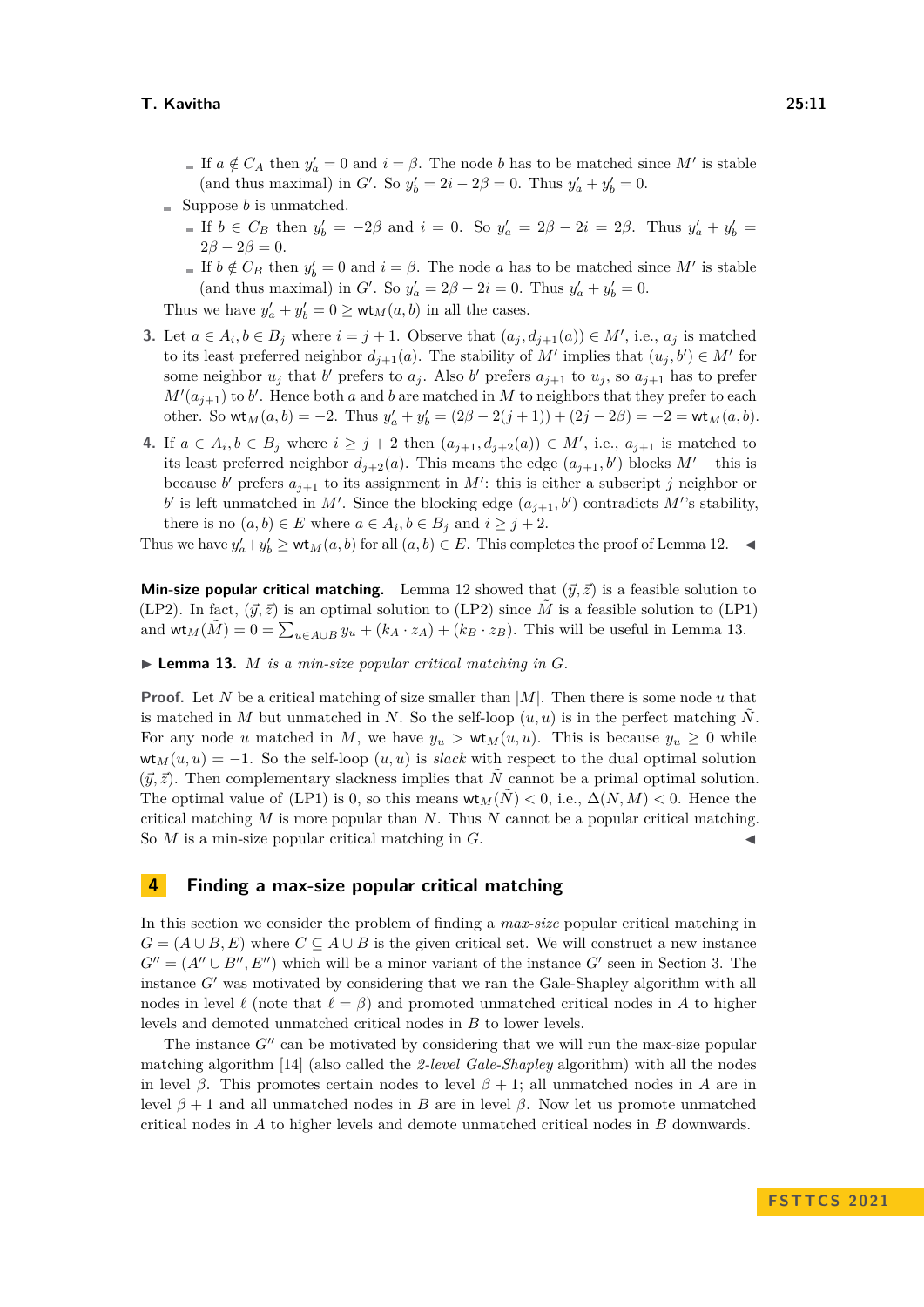**The instance** *G***<sup>** $\prime\prime$ **</sup>.** The instance  $G'' = (A'' \cup B'', E'')$  has *one* extra level compared to *G*<sup> $\prime$ </sup>. For every  $a \in C_A$ , the set  $A''$  has  $\alpha + \beta + 2$  copies of *a*: call them  $a_0, a_1, \ldots, a_{\alpha+\beta+1}$ . For every  $a \in A \setminus C_A$ , the set  $A''$  has  $\beta + 2$  copies of *a*: call them  $a_0, a_1, \ldots, a_{\beta+1}$ .

So  $A'' = \bigcup_{a \in C_A} \{a_0, a_1, \ldots, a_{\alpha+\beta+1}\} \bigcup_{a \in A \setminus C_A} \{a_0, a_1, \ldots, a_{\beta+1}\}.$  The set *B*<sup>''</sup> is defined as follows.  $B'' = \{b' : b \in B\} \cup_{a \in C_A} \{d_1(a), \ldots, d_{\alpha+\beta+1}(a)\} \cup_{a \in A \setminus C_A} \{d_1(a), \ldots, d_{\beta+1}(a)\}.$ 

As before,  $\{b' : b \in B\}$  is a copy of the set *B*; along with nodes in  $\{b' : b \in B\}$ , the set *B*<sup>′′</sup> contains  $\alpha + \beta + 1$  dummy nodes  $d_1(a), \ldots, d_{\alpha+\beta+1}(a)$  for  $a \in C_A$  and  $\beta + 1$  dummy nodes  $d_1(a), \ldots, d_{\beta+1}(a)$  for  $a \in A \setminus C_A$ .

**The edge set.** Corresponding to each  $(a, b) \in E$ , we have the following edges in *E''*. As before, there are four cases depending on whether  $a$  (similarly,  $b$ ) is critical or not.

**1.**  $a \notin C_A$  and  $b \notin C_B$ : there are *two* edges  $(a_{\beta}, b')$  and  $(a_{\beta+1}, b')$  that correspond to  $(a, b)$ . **2.**  $a \notin C_A$  and  $b \in C_B$ : there are  $\beta + 2$  edges  $(a_i, b')$  where  $0 \le i \le \beta + 1$ .

**3.**  $a \in C_A$  and  $b \notin C_B$ : there are  $\alpha + 2$  edges  $(a_i, b')$  where  $\beta \leq i \leq \alpha + \beta + 1$ .

**4.**  $a \in C_A$  and  $b \in C_B$ : there are  $\alpha + \beta + 2$  edges  $(a_i, b')$  where  $0 \le i \le \alpha + \beta + 1$ .

For  $a \in A \setminus C_A$ , the set *E*<sup>''</sup> has the edges  $(a_{i-1}, d_i(a))$  and  $(a_i, d_i(a))$  where  $1 \le i \le \beta + 1$ . For  $a \in C_A$ , the set  $E''$  has the edges  $(a_{i-1}, d_i(a))$  and  $(a_i, d_i(a))$  where  $1 \le i \le \alpha + \beta + 1$ . For any  $i \geq 1$ , the preference order of  $d_i(a)$  is  $a_{i-1} \succ a_i$ .

**Preference orders.** Let *a*'s preference order in *G* be  $b_1 \succ \cdots \succ b_k$ . Let  $\{c_1, \ldots, c_r\}$  ${b_1, \ldots, b_k} \cap C$ . That is,  $c_1, \ldots, c_r$  are *a*'s critical neighbors. It will be the case that only these nodes can be neighbors of  $a_0, \ldots, a_{\beta-1}$ . Let *a*'s preference order among these nodes be  $c_1 \succ \cdots \succ c_r$ .

- $a_0$ 's preference order is  $c'_1 \succ \cdots \succ c'_r \succ d_1(a)$ .
- For  $1 \leq i \leq \beta 1$ , the preference order of  $a_i$  is  $d_i(a) \succ c'_1 \succ \cdots \succ c'_r \succ d_{i+1}(a)$ .
- For  $a \notin C_A$ :
	- the preference order of  $a_{\beta}$  is  $d_{\beta}(a) > b'_{1} > \cdots > b'_{k} > d_{\beta+1}(a);$
	- the preference order of  $a_{\beta+1}$  is  $d_{\beta+1}(a) \succ b'_1 \succ \cdots \succ b'_k$ .
- For  $a \in C_A$ :
	- for  $\beta \leq i \leq \alpha + \beta$ , the preference order of  $a_i$  is  $d_i(a) \succ b'_1 \succ \cdots \succ b'_k \succ d_{i+1}(a)$ ;
	- the preference order of  $a_{\alpha+\beta+1}$  is  $d_{\alpha+\beta+1}(a) > b'_1 > \cdots > b'_k$ .

Consider any  $b \in B$ . Let its preference order in *G* be  $a \succ \cdots \succ z$ . Let *b*'s critical neighbors be  $a'$ , ...,  $z'$  and let *b*'s preference order among them be  $a' \succ \cdots \succ z'$ .

Suppose 
$$
b \notin C_B
$$
. Then the preference order of b' is

$$
\underbrace{a'_{\alpha+\beta+1} \succ \cdots \succ z'_{\alpha+\beta+1}}_{\text{level $\alpha+\beta+1$ neighbors}} \succ \cdots \succ \underbrace{a'_{\beta+2} \succ \cdots \succ z'_{\beta+2}}_{\text{level $\beta+2$ neighbors}} \succ \underbrace{a_{\beta+1} \succ \cdots \succ z_{\beta+1}}_{\text{level $\beta+1$ neighbors}} \succ \underbrace{a_{\beta} \succ \cdots \succ z_{\beta+2}}_{\text{level $\beta$ neighbors}}
$$

Note that copies of only critical neighbors are present in level *i* for  $\beta + 2 \le i \le \alpha + \beta + 1$ and copies of all neighbors of *b*, i.e.,  $a, \ldots, z$ , are present only in levels  $\beta$  and  $\beta + 1$ .

Suppose  $b \in C_B$ . Then the preference order of *b*' is

$$
\underbrace{a'_{\alpha+\beta+1} \succ \cdots \succ a'_{\alpha+\beta+1}}_{\text{level } \alpha+\beta+1 \text{ neighbors}} \succ \cdots \succ \underbrace{a'_{\beta+2} \succ \cdots \succ z'_{\beta+2}}_{\text{level } \beta+2 \text{ neighbors}} \succ \underbrace{a_{\beta+1} \succ \cdots \succ z_{\beta+1}}_{\text{level } \beta+1 \text{ neighbors}} \succ \cdots \succ \underbrace{a_0 \succ \cdots \succ z_0}_{\text{level } 0 \text{ neighbors}}
$$

Note that copies of only critical neighbors are present in level *i* for  $\beta + 2 \leq i \leq \alpha + \beta + 1$ and copies of all neighbors of *b* are present in level *i* for  $0 \le i \le \beta + 1$ .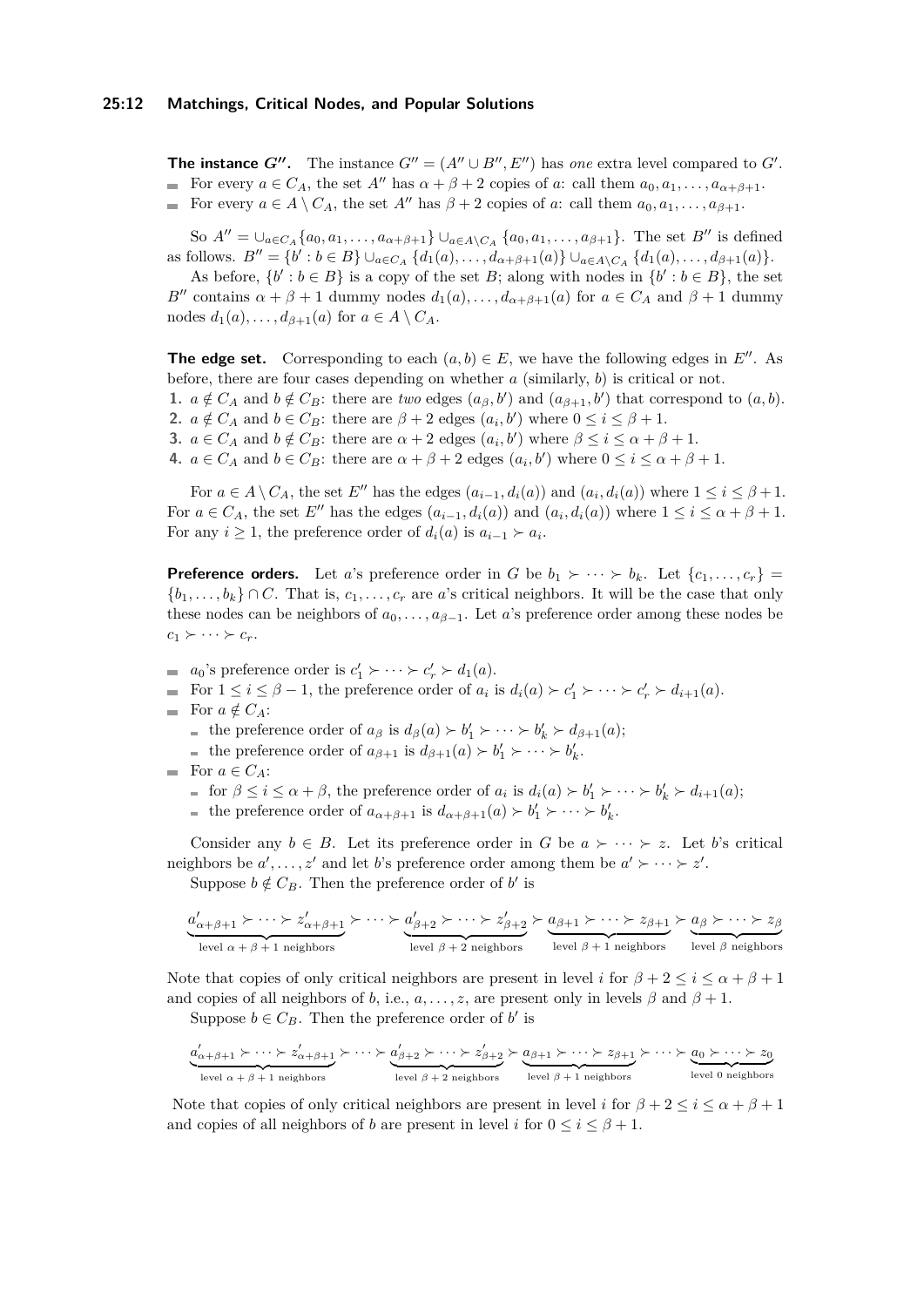<span id="page-12-2"></span>

**Figure 2**  $A = A_0 \cup \cdots \cup A_{\alpha+\beta+1}$  and  $B = B_0 \cup \cdots \cup B_{\alpha+\beta+1}$  and  $M \subseteq \cup_{i=0}^{\alpha+\beta+1} (A_i \times B_i)$ . Red nodes are outside *C* and green nodes are in *C*. All red (i.e., non-critical) nodes are in  $\bigcup_{i\leq \beta+1} A_i \bigcup_{i\geq \beta} B_i$ ; unmatched red nodes are in  $A_{\beta+1} \cup B_{\beta}$ .

**The matching** *M*. For any stable matching  $M''$  in  $G''$ , define  $M \subseteq E$  to be the set of edges obtained by deleting edges in  $M''$  that are incident to dummy nodes and replacing any edge  $(a_i, b') \in M''$  with the original edge  $(a, b) \in E$ . For each  $a \in A$ , the stable matching *M*<sup> $'$ </sup> matches at most one node among all  $a_i$ 's to a neighbor in  $\{b' : b \in B\}$  (the other  $a_i$ 's have to be matched to dummy nodes). So *M* is a matching in *G*.

<span id="page-12-0"></span> $\triangleright$  **Theorem 14.** For any stable matching  $M''$  in  $G''$ , the corresponding matching  $M$  is a *max-size popular critical matching in G.*

We will prove Theorem [14](#page-12-0) by first showing that *M* is a critical matching (see Lemma [15\)](#page-12-1), then that *M* is a popular critical matching (see Lemma [16\)](#page-13-0), and finally that *M* is a max-size popular critical matching (see Lemma [19\)](#page-15-15). The proof of Lemma [15](#page-12-1) is similar to the proof of Lemma [10](#page-8-2) and is given in the appendix.

<span id="page-12-1"></span> $\blacktriangleright$  **Lemma 15.** *M is a critical matching in G.* 

We will now prove that *M* is a popular critical matching. In order to show this, our analysis is totally analogous to our analysis in Section [3.](#page-6-0) As done there, we partition the set of all nodes in *A* that are matched in *M* into  $A_0 \cup \cdots \cup A_{\alpha+\beta+1}$  where for  $0 \le i \le \alpha + \beta + 1$ :  $A_i = \{a \in A : (a_i, b') \in M'' \text{ for some } b \in B\}$ , i.e.,  $A_i$  is the set of all *a*'s in *A* such that  $a_i$ is matched in  $M''$  to a neighbor in  $\{b' : b \in B\}$ . Add unmatched nodes in  $C_A$  to the set  $A_{\alpha+\beta+1}$  and unmatched nodes in  $A \setminus C_A$  to the set  $A_{\beta+1}$  (see Fig. [2\)](#page-12-2).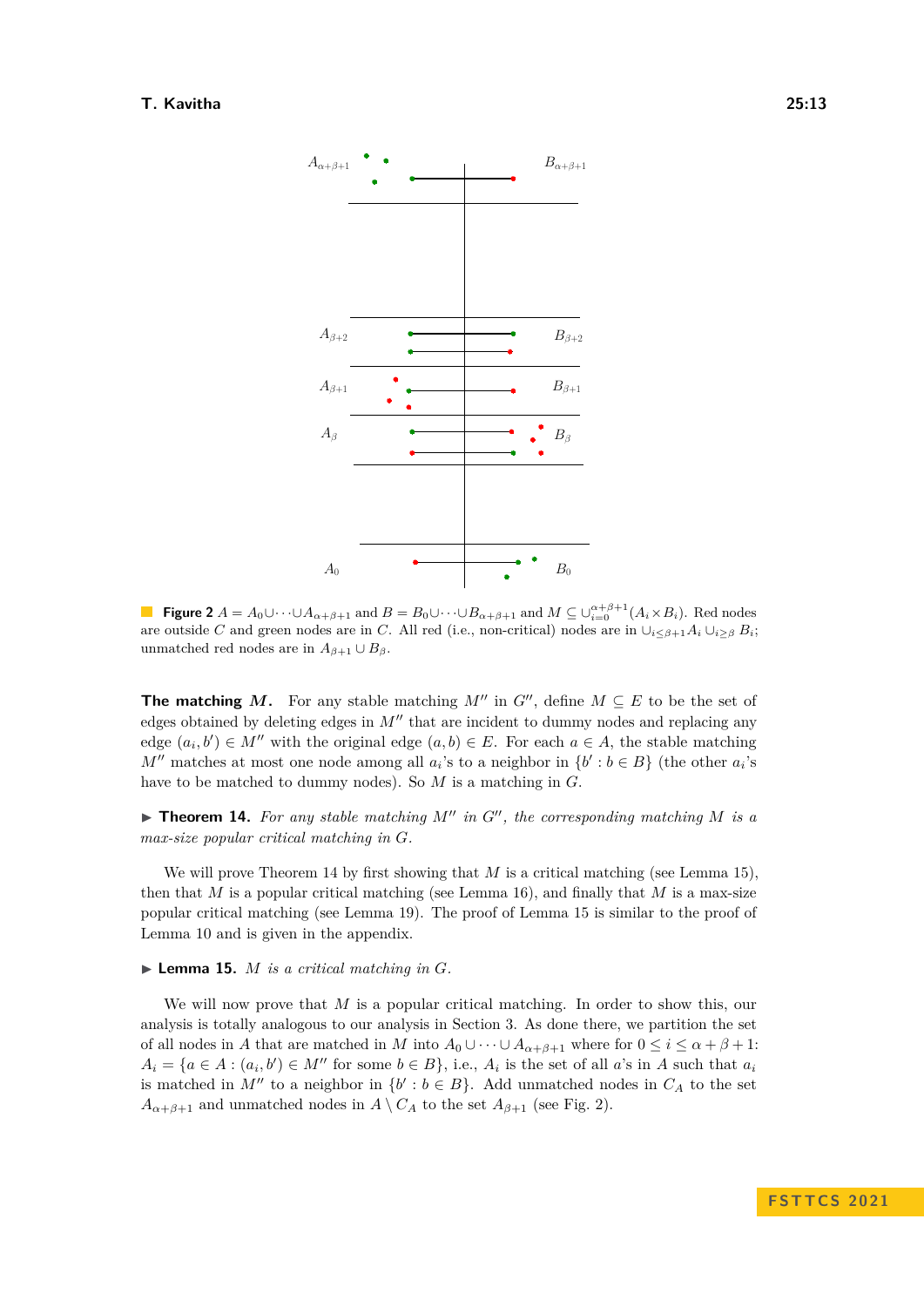#### **25:14 Matchings, Critical Nodes, and Popular Solutions**

Partition the set of all nodes in *B* that are matched in *M* into  $B_0 \cup \cdots \cup B_{\alpha+\beta+1}$  where for  $0 \leq i \leq \alpha + \beta + 1$ :  $B_i = \{b : (a_i, b') \in M'' \text{ for some } a \in A_i\}$ , i.e., *b*''s partner in M'' is a subscript *i* node. Add unmatched nodes in  $C_B$  to the set  $B_0$  and unmatched nodes in  $B \setminus C_B$  to the set  $B_\beta$ .

<span id="page-13-0"></span> $\blacktriangleright$  **Lemma 16.** *M is a popular critical matching in G.* 

**Proof.** We will use Proposition [8](#page-5-3) here. Let  $(\vec{y}, \vec{z})$  be defined as follows.

- **1.** Set  $z_A = -2\alpha$  and  $z_B = -2\beta$ . Set  $y_u = 0$  for all unmatched nodes *u*.
- **2.** For matched nodes *u*, we will set *y*-values as follows.
	- For  $a \in A_i$ : if  $a \in C_A$  then set  $y_a = 2\alpha + 2\beta 2i + 1$ ; else set  $y_a = 2\beta 2i + 1$ .
		- For  $b \in B_i$ : if  $b \in C_B$  then set  $y_b = 2i 1$ ; else set  $y_b = 2i 2\beta 1$ .

<span id="page-13-1"></span> $\blacktriangleright$  **Lemma 17.**  $\langle \vec{y}, \vec{z} \rangle$  *defined above is a feasible solution to* [\(LP2\)](#page-5-2)*.* 

The proof of Lemma [17](#page-13-1) is given below. We will now show that  $\sum_{u \in A \cup B} y_u + (k_A \cdot z_A) +$  $(k_B \cdot z_B) = 0$ . Consider any edge  $(a, b) \in M$ . There is some  $i \in \{0, \ldots, \alpha + \beta + 1\}$  such that  $a \in A_i$  and  $b \in B_i$ .

- **1.** If  $a \notin C_A$  and  $b \notin C_B$  then  $y_a + y_b = (2\beta 2i + 1) + (2i 2\beta 1) = 0$ .
- **2.** If  $a \in C_A$  and  $b \notin C_B$  then  $y_a + y_b + z_A = (2\alpha + 2\beta 2i + 1) + (2i 2\beta 1) 2\alpha = 0$ .
- **3.** If  $a \notin C_A$  and  $b \in C_B$  then  $y_a + y_b + z_B = (2\beta 2i + 1) + (2i 1) 2\beta = 0$ .
- 4. If  $a \in C_A$  and  $b \in C_B$  then  $y_a + y_b + z_A + z_B = (2\alpha + 2\beta 2i + 1) + (2i 1) 2\alpha 2\beta = 0$ .

Recall that  $k_A$  (resp.,  $k_B$ ) is the number of nodes from  $C_A$  (resp.,  $C_B$ ) that get matched in any critical matching. Since *M* is a critical matching (by Lemma [15\)](#page-12-1), added up over all edges  $(a, b)$  in *M*, the left hand sides of the four equations above sum to  $\sum_{u \in V} y_u + (k_A \cdot z_A) + (k_B \cdot z_B)$ , where  $V \subseteq A \cup B$  is the set of nodes matched in *M*. Since all the right hand sides are 0, this sum is 0. For any unmatched node *u*, we set  $y_u = 0$ . Hence  $\sum_{u \in A \cup B} y_u + (k_A \cdot z_A) + (k_B \cdot z_B) = 0$ . Thus  $M$  is a popular critical matching in  $G$  (by Proposition [8\)](#page-5-3).

**Proof of Lemma [17.](#page-13-1)** For any unmatched node *u*, we have  $wt_M(u, u) = 0$  and we set  $y_u = 0$ . For any matched node *u*, we have  $wt_M(u, u) = -1$  and we will now show that  $y_u \ge -1$ . Since  $0 \leq i \leq \alpha + \beta + 1$ , we have  $2\alpha + 2\beta - 2i + 1 \geq -1$  and  $2i - 1 \geq -1$ . Thus for any matched critical node *u*, we have  $y_u \geq -1$ .

For any matched  $a \in A \setminus C_A$ , observe that  $a \in A_i$  for some  $0 \leq i \leq \beta + 1$ , so  $y_a =$  $2\beta - 2i + 1 \geq -1$ . For any matched  $b \in B \setminus C_B$ , observe that  $b \in B_i$  for some  $\beta \leq i \leq \alpha + \beta$ , so  $y_a = 2i - 2\beta - 1 \ge -1$ . Hence  $y_u \ge \text{wt}_M(u, u)$  for all  $u \in A \cup B$ . Thus constraint [\(8\)](#page-5-4) holds.

We will now show that  $\langle \vec{y}, \vec{z} \rangle$  satisfies constraints [\(4\)](#page-5-5)-[\(7\)](#page-5-6). For any  $a \in C_A$ , let  $y'_a = y_a + z_A$ and for any  $b \in C_B$ , let  $y'_b = y_b + z_B$ . For any node  $u \notin C$ , let  $y'_u = y_u$ .

- We have  $y'_a = 2\beta 2i + 1$  for any matched  $a \in A$  and  $y'_b = 2i 2\beta 1$  for any matched  $b \in B$ .
- For any unmatched  $a \in A$ :  $y'_a = -2\alpha$  if  $a \in C_A$  and  $y'_a = 0$  otherwise.
- For any unmatched  $b \in B$ :  $y'_b = -2\beta$  if  $b \in C_B$  and  $y'_b = 0$  otherwise.

We are now ready to show that  $y'_a + y'_b \geq \mathsf{wt}_M(a, b)$  for all  $(a, b) \in E$ . Let  $a \in A_i$  and  $b \in B_i$ . As done in the proof of Lemma [12,](#page-8-3) this proof is split into 4 parts: (1)  $i \leq j - 1$ , (2)  $i = j$ , (3)  $i = j + 1$ , and (4)  $i \geq j + 2$ .

- **1.** Consider any edge  $(a, b)$  where  $a \in A_i, b \in B_j$ , and  $i \leq j 1$ .
	- If *a* and *b* are matched nodes then  $y'_a + y'_b = (2\beta 2i + 1) + (2j 2\beta 1) = 2(j i) \ge$  $2 \geq \mathsf{wt}_M(a, b).$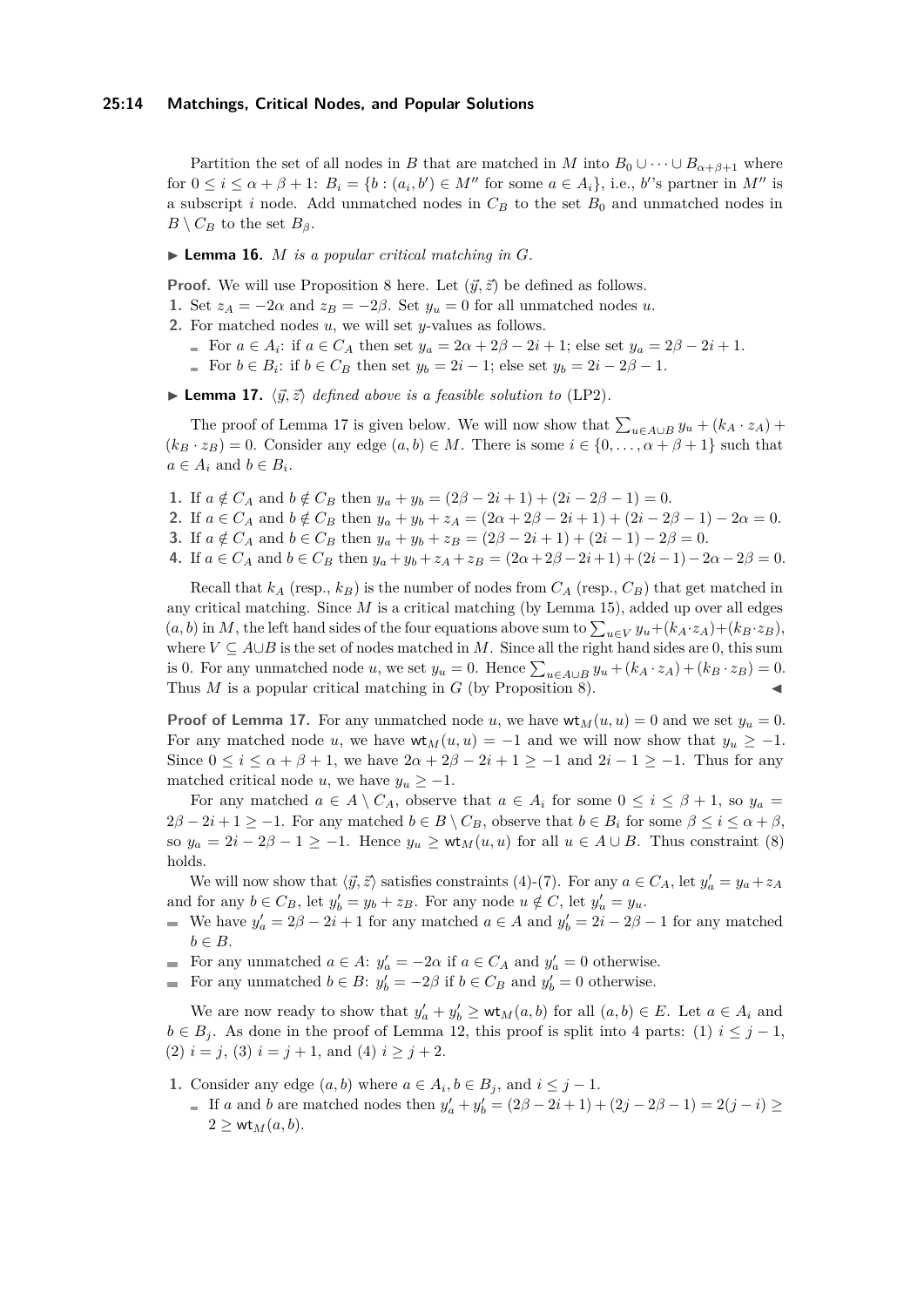- Suppose *a* is unmatched. Observe that  $a \in A \setminus C_A$ ; otherwise  $i = \alpha + \beta + 1$  and so  $j \ge \alpha + \beta + 2$  which is not possible. Since  $a \in A \setminus C_A$ , we have  $y'_a = 0$  and  $i = \beta + 1$ . Since  $j \ge \beta + 2$ , we have  $y'_b = 2j - 2\beta - 1 \ge 3$ . Thus  $y'_a + y'_b \ge 3 > \mathsf{wt}_M(a, b)$ .
- Suppose *b* is unmatched. Observe that  $b \in B \setminus C_B$ ; otherwise  $j = 0$  and so  $i \leq -1$ which is not possible. Since  $b \in B \setminus C_B$ , we have  $y'_b = 0$  and  $j = \beta$ . Since  $i \leq \beta - 1$ , we have  $y'_a = 2\beta - 2i + 1 \ge 3$ . Thus  $y'_a + y'_b \ge 3 > \mathsf{wt}_M(a, b)$ .
- **2.** Consider any  $(a, b) \in E$  where  $a \in A_i$  and  $b \in B_i$ . For any  $b \in B$ , within subscript *i* neighbors, the preference order of  $b'$  in  $G''$  is the same as  $b$ 's preference order among these neighbors in *G*. Thus *M* restricted to  $A_i \cup B_i$  is stable and so  $\mathsf{wt}_M(a, b) \leq 0$ .
	- If *a* and *b* are matched nodes then  $y'_a + y'_b = (2\beta 2i + 1) + (2i 2\beta 1) = 0$ .
	- $\equiv$  Suppose *a* is unmatched.
		- If  $a \in C_A$  then  $y'_a = -2\alpha$  and  $i = \alpha + \beta + 1$ . So  $y'_b = 2(\alpha + \beta + 1) 2\beta 1 = 2\alpha + 1$ . Thus  $y'_a + y'_b = -2\alpha + 2\alpha + 1 = 1$ .
		- If  $a \notin C_A$  then  $y'_a = 0$  and  $i = \beta + 1$ . So  $y'_b = 2(\beta + 1) 2\beta 1 = 1$ . Thus  $y'_a + y'_b = 1.$
	- $\equiv$  Suppose *b* is unmatched.
		- If  $b \in C_B$  then  $y'_b = -2\beta$  and  $i = 0$ . So  $y'_a = 2\beta + 1$ . Thus  $y'_a + y'_b = 2\beta + 1 2\beta = 1$ .
		- If  $b \notin C_B$  then  $y'_b = 0$  and  $i = \beta$ . So  $y'_a = 2\beta 2\beta + 1 = 1$ . Thus  $y'_a + y'_b = 1$ .

Thus we have  $y'_a + y'_b \ge 0 \ge \text{wt}_M(a, b)$  in all the cases.

- **3.** Let  $b \in B_j$  where  $i = j + 1$ . As argued in the proof of Lemma [12,](#page-8-3) case 3, for any edge  $(a, b)$ where  $a \in A_{j+1}$  and  $b \in B_j$ , we have  $\mathsf{wt}_M(a, b) = -2$ . So both *a* and *b* are matched in *M* to neighbors they prefer to each other. So  $y'_a + y'_b = (2\beta - 2i + 1) + (2(i - 1) - 2\beta - 1) =$  $-2 = wt_M(a, b).$
- **4.** There is no edge  $(a, b)$  where  $b \in B_j$  and  $i \geq j + 2$ ; otherwise  $(a_{j+1}, b')$  would block  $M''$ as shown in the proof of Lemma [12,](#page-8-3) case 4.

Thus we have shown that  $y'_a + y'_b \geq \mathsf{wt}_M(a, b)$  for all  $(a, b) \in E$ . This completes the proof of Lemma [17.](#page-13-1)

**Max-size popular critical matching.** Observe that  $(\vec{y}, \vec{z})$  is an optimal solution to [\(LP2\)](#page-5-2) since  $\tilde{M}$  is a feasible solution to [\(LP1\)](#page-5-0) and  $\mathsf{wt}_M(\tilde{M}) = 0 = \sum_{u \in A \cup B} y_u + (k_A \cdot z_A) + (k_B \cdot z_B)$ . We will use the notation  $y'_v$  for  $v \in A \cup B$  used in the proof of Lemma [17.](#page-13-1) Recall that for any  $a \in C_A$ ,  $y'_a = y_a + z_A$  and for any  $b \in C_B$ ,  $y'_b = y_b + z_B$ . For any node  $u \notin C$ ,  $y'_u = y_u$ . We will show the following claim below.

<span id="page-14-0"></span> $\triangleright$  Claim 18. For any edge  $(a, b)$  where *a* or *b* is unmatched,  $y'_a + y'_b > \mathsf{wt}_M(a, b)$ .

Proof. Consider any unmatched  $a \in A$  and let  $(a, b) \in E$ . We already know from the proof of Lemma [17](#page-13-1) that  $y'_a + y'_b \geq \text{wt}_M(a, b)$ . Our goal now is to show that  $y'_a + y'_b > \text{wt}_M(a, b)$ .

If  $a \in C_A$  then  $a \in A_{\alpha+\beta+1}$ . Observe that  $b \in B_{\alpha+\beta+1}$ , otherwise the edge  $(a_{\alpha+\beta+1}, b')$ would block *M'*. So  $y'_a + y'_b = -2\alpha + 2\alpha + 1 = 1$ . Since  $\mathsf{wt}_M(a, b) \in \{0, \pm 2\}$ , this means  $y'_a + y'_b > \mathsf{wt}_M(a, b).$ 

If  $a \notin C_A$  then  $a \in A_{\beta+1}$ . Observe that  $b \in \bigcup_{i \geq \beta+1} B_i$ , otherwise the edge  $(a_{\beta+1}, b')$  would block *M'*. If  $b \in B_{\beta+1}$  then  $y'_a + y'_b = 0 + 2(\beta+1) - 2\beta - 1 = 1$  and so  $y'_a + y'_b > \text{wt}_M(a, b)$ . If  $b \in \bigcup_{i \geq \beta+2} B_i$  then  $y'_a + y'_b \geq 0 + 2(\beta + 2) - 2\beta - 1 = 3 > \mathsf{wt}_M(a, b)$ .

Consider any unmatched  $b \in B$  and let  $(a, b) \in E$ . If  $b \in C_B$  then  $b \in B_0$ . Observe that  $a \in A_0$ , otherwise the edge  $(a_0, b')$  would block *M'*. So  $y'_a + y'_b = 2\beta + 1 - 2\beta = 1$ . Since  $\mathsf{wt}_M(a, b) \in \{0, \pm 2\}$ , it follows that  $y'_a + y'_b > \mathsf{wt}_M(a, b)$ .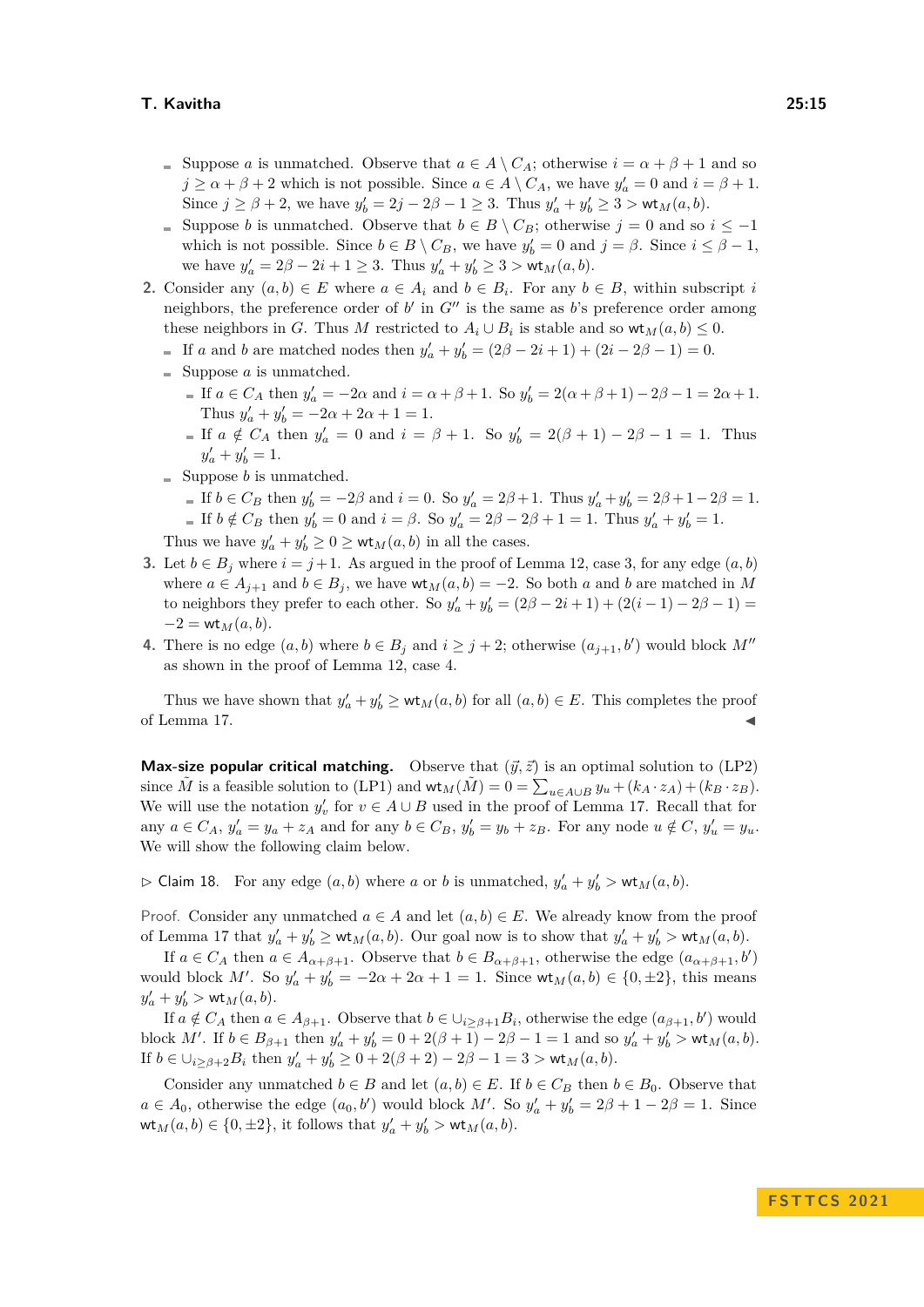#### **25:16 Matchings, Critical Nodes, and Popular Solutions**

If  $b \notin C_B$  then  $b \in B_\beta$ . Observe that  $a \in \bigcup_{i \leq \beta} A_i$ , otherwise the edge  $(a_\beta, b')$  would block M'. If  $a \in A_{\beta}$  then  $y'_a + y'_b = 2\beta - 2\beta + 1 = 1$  and so  $y'_a + y'_b > \text{wt}_M(a, b)$ . If  $a \in \bigcup_{i \leq \beta-1} A_i$ then  $y'_a + y'_b \ge 2\beta - 2(\beta - 1) + 1 = 3 > \text{wt}_M(a, b).$ 

Thus every edge incident to a node left unmatched in  $M$  is slack.  $\lhd$ 

Lemma [19](#page-15-15) follows easily from Claim [18.](#page-14-0)

#### <span id="page-15-15"></span> $\blacktriangleright$  **Lemma 19.** *M is a max-size popular critical matching in G.*

**Proof.** Consider any critical matching *N* in *G* such that  $|N| > |M|$ . So *N* has to match a node that is unmatched in *M*, i.e., *N* has to use a slack edge (by Claim [18\)](#page-14-0). Since  $(\vec{y}, \vec{z})$ is an optimal solution to [\(LP2\)](#page-5-2), it follows from complementary slackness that the perfect matching  $\tilde{N}$ , which is a feasible solution to [\(LP1\)](#page-5-0), cannot be an optimal solution.

The optimal value of [\(LP1\)](#page-5-0) is 0, so this means  $\mathsf{wt}_M(\tilde{N}) < 0$ . In other words,  $\Delta(N, M) < 0$ , i.e., the critical matching *M* is more popular than *N*. Thus no critical matching larger than  $M$  can be a popular critical matching. Hence  $M$  is a max-size popular critical matching.

The time taken to compute *M* is  $O(|C|m + m)$ , so the second part of Theorem [4](#page-2-0) follows from Theorem [14.](#page-12-0) Recall that the first part of Theorem [4](#page-2-0) was already shown in Section [3.](#page-6-0)

#### **References**

- <span id="page-15-1"></span>**1** A. Abdulkadiroğlu and T. Sönmez. School choice: a mechanism design approach. *American Economic Review*, 93(3):729–747, 2003.
- <span id="page-15-2"></span>**2** S. Baswana, P. P. Chakrabarti, S. Chandran, Y. Kanoria, and U. Patange. Centralized admissions for engineering colleges in India. *INFORMS Journal on Applied Analytics*, 49(5):338– 354, 2019.
- <span id="page-15-5"></span>**3** P. Biro, D. F. Manlove, and S. Mittal. Size versus stability in the marriage problem. *Theoretical Computer Science*, 411:1828–1841, 2010.
- <span id="page-15-3"></span>**4** Canadian Resident Matching Service. How the matching algorithm works. [http://carms.ca/](http://carms.ca/algorithm.htm) [algorithm.htm](http://carms.ca/algorithm.htm).
- <span id="page-15-9"></span>**5** M.-J.-A.-N. de C. (Marquis de) Condorcet. *Essai sur l'application de l'analyse à la probabilité des décisions rendues à la pluralité des voix*. L'Imprimerie Royale, 1785.
- <span id="page-15-10"></span>**6** Á. Cseh. Popular matchings. Trends in Computational Social Choice, Ulle Endriss (ed.), 2017.
- <span id="page-15-13"></span>**7** Á. Cseh and T. Kavitha. Popular edges and dominant matchings. *Mathematical Programming*, 172(1):209–229, 2018.
- <span id="page-15-12"></span>**8** K. Eriksson and O. Häggström. Instability of matchings in decentralized markets with various preference orders. *Mathematical Programming*, 36(3-4):409–420, 2008.
- <span id="page-15-0"></span>**9** D. Gale and L.S. Shapley. College admissions and the stability of marriage. *American Mathematical Monthly*, 69(1):9–15, 1962.
- <span id="page-15-4"></span>**10** D. Gale and M. Sotomayor. Some remarks on the stable matching problem. *Discrete Applied Mathematics*, 11(3):223–232, 1985.
- <span id="page-15-6"></span>**11** P. Gärdenfors. Match making: assignments based on bilateral preferences. *Behavioural Science*, 20:166–173, 1975.
- <span id="page-15-7"></span>**12** M. Hirakawa, Y. Yamauchi, S. Kijima, and M. Yamashita. On the structure of popular matchings in the stable marriage problem: Who can join a popular matching? In the 3rd International Workshop on Matching Under Preferences (MATCH-UP), 2015.
- <span id="page-15-11"></span>**13** C.-C. Huang and T. Kavitha. Popular matchings in the stable marriage problem. *Information and Computation*, 222:180–194, 2013.
- <span id="page-15-8"></span>**14** T. Kavitha. A size-popularity tradeoff in the stable marriage problem. *SIAM Journal on Computing*, 43(1):52–71, 2014.
- <span id="page-15-14"></span>**15** T. Kavitha. Popular half-integral matchings. In *Proceedings of the 43rd International Colloquium on Automata, Languages, and Programming (ICALP)*, pages 22:1–22:13, 2016.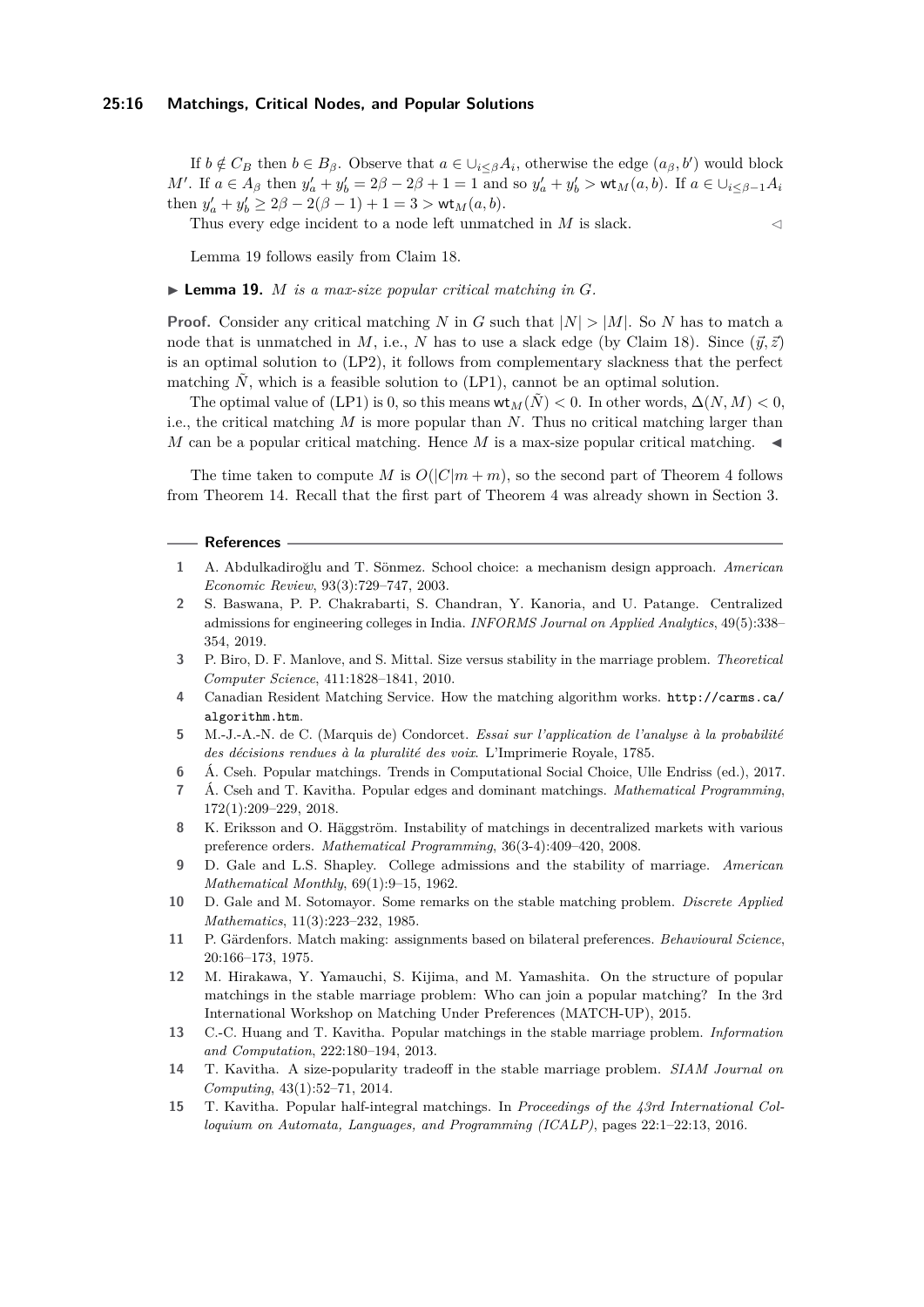- <span id="page-16-10"></span>**16** T. Kavitha. Maximum matchings and popularity. In *Proceedings of the 48th International Colloquium on Automata, Languages, and Programming (ICALP)*, pages 85:1–85:21, 2021.
- <span id="page-16-0"></span>**17** C. Mathieu. Stable matching in practice. In the 26th Annual European Symposium on Algorithms (ESA), Keynote talk, 2018.
- <span id="page-16-6"></span>**18** S. Merrill and B. Grofman. *A unified theory of voting: directional and proximity spatial models*. Cambridge University Press, 1999.
- <span id="page-16-7"></span>**19** M. Nasre and P. Nimbhorkar. Popular matchings with lower quotas. In *Proceedings of the 37th Foundations of Software Technology and Theoretical Computer Science (FSTTCS)*, pages 44:1–44:15, 2017.
- <span id="page-16-8"></span>**20** M. Nasre, P. Nimbhorkar, K. Ranjan, and A. Sarkar. Popular matchings in the hospitalsresidents problem with two-sided lower quotas. In *Proceedings of the 41st Foundations of Software Technology and Theoretical Computer Science (FSTTCS)*, 2021.
- <span id="page-16-1"></span>**21** National Resident Matching Program. Why the Match? [http://www.nrmp.org/whythematch.](http://www.nrmp.org/whythematch.pdf) [pdf](http://www.nrmp.org/whythematch.pdf).
- <span id="page-16-2"></span>**22** P. A. Robards. Applying the two-sided matching processes to the United States Navy enlisted assignment process. Master's Thesis, Naval Postgraduate School, Monterey, Canada, 2001.
- <span id="page-16-9"></span>**23** A. E. Roth and X. Xing. Turnaround time and bottlenecks in market clearing: Decentralized matching in the market for clinical psychologists. *Journal of Political Economy*, 105(2):284–329, 1997.
- <span id="page-16-4"></span>**24** M. Soldner. Optimization and measurement in humanitarian operations: Addressing practical needs. PhD thesis, Georgia Institute of Technology, 2014.
- <span id="page-16-5"></span>**25** A.C. Trapp, A. Teytelboym, A. Martinello, T. Andersson, and N. Ahani. Placement optimization in refugee resettlement. Working paper, 2018.
- <span id="page-16-3"></span>**26** W. Yang, J. A. Giampapa, and K. Sycara. Two-sided matching for the US Navy detailing process with market complication. Technical Report CMU-R1-TR-03-49, Robotics Institute, Carnegie Mellon University, 2003.

## **A Appendix: Missing Proofs**

<span id="page-16-11"></span>Before we prove Lemma [10,](#page-8-2) it will be useful to prove the following simple observation.

▶ **Observation 20.** *For any critical node left unmatched in M, all its neighbors are in*  $A_0 \cup B_{\alpha+\beta}$ *.* 

Proof. If  $a \in C_A$  is unmatched in M then  $a_{\alpha+\beta}$  has to be unmatched in M'. This is because for  $0 \leq i \leq \alpha + \beta - 1$ , the node  $a_i$  is  $d_{i+1}(a)$ 's top choice neighbor, hence the stable matching *M*<sup>'</sup> has to match  $a_i$ . If *a* has a neighbor *b* in  $B_i$  for  $i \leq \alpha + \beta - 1$  then the edge  $(a_{\alpha+\beta}, b')$ blocks *M'*, a contradiction to its stability in *G'*. Thus  $b \in B_{\alpha+\beta}$ .

Suppose  $b \in C_B$  is unmatched in *M* and *b* has a neighbor *a* in  $A_i$  for  $i \geq 1$ . This means  $(a_0, d_1(a))$  is in M'. Recall that  $d_1(a)$  is  $a_0$ 's least preferred neighbor. So the edge  $(a_0, b')$ blocks  $M'$ , a contradiction to its stability in  $G'$ . Thus  $a \in A_0$ .

**Proof of Lemma [10.](#page-8-2)** We will show there is no alternating path p with respect to M such that (i) *p* is an augmenting path wrt *M* and at least one endpoint of *p* is in *C* or (ii) *p* has even length with exactly one endpoint in *C* and this node is left unmatched in *M*. Then it follows from Lemma [6](#page-4-1) that *M* is a critical matching in *G*.

We will first show there is no augmenting path  $p$  wrt  $M$  with an endpoint in  $C_B$ . It follows from the definition of sets  $A_i$  and  $B_i$  that  $M \subseteq \bigcup_{i=0}^{\alpha+\beta} (A_i \times B_i)$ . An important property here is that there is no edge in  $A_i \times B_j$  where  $i \geq j+2$ . See the proof of Lemma [12,](#page-8-3) case 4 which shows that such an edge contradicts the stability of *M*′ in *G*′ .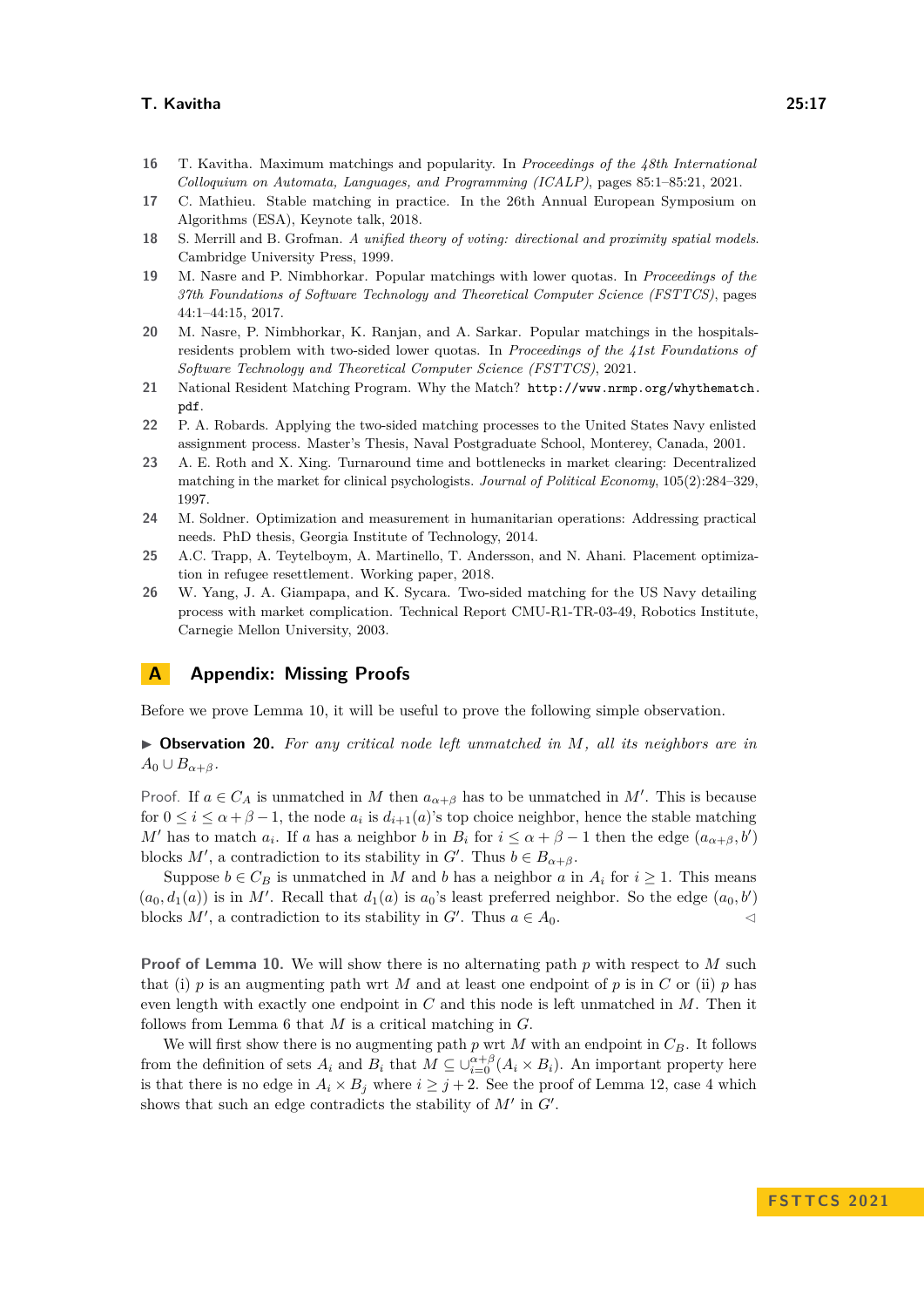#### **25:18 Matchings, Critical Nodes, and Popular Solutions**

The path *p* starts in  $B_0$  at an unmatched node  $b \in C_B$  and all of *b*'s neighbors are in  $A_0$ (by Observation [20\)](#page-16-11). The matched partners of *b*'s neighbors are in  $B_0$ . The node after this can be in  $A_1$  and its partner is in  $B_1$  and so on. So the shortest alternating path from an unmatched  $b \in B_0$  to an unmatched  $a \in A$  (such a node is in  $A_\beta \cup A_{\alpha+\beta}$ ) moves across sets as follows: [here  $(A_i - B_i)$  refers to a matching edge in  $A_i \times B_i$ ]

$$
B_0 - (A_0 - B_0) - (A_1 - B_1) - (A_2 - B_2) - \cdots - (A_{\beta-1} - B_{\beta-1}) - \cdots
$$

Since all nodes in sets  $B_i$  for  $0 \le i \le \beta - 1$  are in  $C_B$ , this implies there are at least  $\beta + 1$ nodes of  $C_B$  in *p*. However  $|C_B| = \beta$ . So there is no such augmenting path *p* with respect to *M*.

The same argument shows that the shortest even length alternating path *p* with an unmatched node in  $C_B$  as one endpoint and any node in  $B \setminus C_B$  (such a node is in  $\cup_{i \geq \beta} B_i$ ) as another endpoint needs to have at least  $\beta + 1$  nodes of  $C_B$  in it. However  $|C_B| = \beta$ . So there is no such alternating path *p* with respect to *M*.

We will now show there is no augmenting path *p* wrt *M* with an endpoint in *CA*. An argument analogous to the one given above shows that the shortest alternating path from an unmatched  $a \in A_{\alpha+\beta}$  to an unmatched node  $b \in B$  (such a node is in  $B_{\beta} \cup B_0$ ) moves across sets as follows: [here  $(B_i - A_i)$  refers to a matching edge in  $B_i \times A_i$ ]

$$
A_{\alpha+\beta}-(B_{\alpha+\beta}-A_{\alpha+\beta})-(B_{\alpha+\beta-1}-A_{\alpha+\beta-1})-\cdots-(B_{\beta+1}-A_{\beta+1})-\cdots
$$

Since all nodes in levels  $A_i$  for  $\beta + 1 \leq i \leq \alpha + \beta$  are in  $C_A$ , this implies there are at least  $\alpha + 1$  nodes of  $C_A$  in *p*. However  $|C_A| = \alpha$ . So there is no such augmenting path *p* with respect to *M*.

The same argument shows that the shortest even length alternating path *p* with an unmatched node in  $C_A$  as one endpoint and any node in  $A \setminus C_A$  (such a node is in  $\cup_{i \leq \beta} A_i$ ) as another endpoint needs to have at least  $\alpha + 1$  nodes of  $C_A$  in it. However  $|C_A| = \alpha$ . So there is no such alternating path *p* with respect to *M*.

Thus there is no forbidden alternating path *p* (as given in Lemma [6\)](#page-4-1) with respect to *M*. Hence  $M$  is a critical matching.

**Proof of Lemma [15.](#page-12-1)** We will use Lemma [6](#page-4-1) to show that *M* is a critical matching. We will show there is no alternating path  $p$  with respect to  $M$  such that: (i)  $p$  is an augmenting path wrt *M* and at least one endpoint of *p* is in *C* or (ii) *p* has even length with exactly one endpoint in *C* and this node is left unmatched in *M*.

We will first show there is no augmenting path  $p$  wrt  $M$  with an endpoint in  $C_B$ . Every unmatched node in  $C_B$  is in  $B_0$  and its neighbors are in  $A_0$  (analogous to Observation [20\)](#page-16-11).

It follows from the definitions of  $A_i$  and  $B_i$  that  $M \subseteq \bigcup_{i=0}^{\alpha+\beta+1} (A_i \times B_i)$ . Moreover there is no edge in  $A_i \times B_j$  where  $i \geq j+2$ ; otherwise the edge  $(a_{j+1}, b')$  would block  $M''$ .

Thus the path *p* starts in  $B_0$  at an unmatched node  $b \in C_B$  and the next node is in  $A_0$ . The matched partners of *b*'s neighbors are in  $B_0$ . The node after this can be in  $A_1$  and its partner is in  $B_1$  and so on. So the shortest alternating path between an unmatched node *b* ∈ *B*<sub>0</sub> and an unmatched node *a* ∈ *A* (such a node is in  $A_{\beta+1} \cup A_{\alpha+\beta+1}$ ) moves across sets as follows (see Fig. [2\)](#page-12-2):

$$
B_0 - (A_0 - B_0) - (A_1 - B_1) - (A_2 - B_2) - \cdots - (A_{\beta-1} - B_{\beta-1}) - \cdots
$$

Since all nodes in levels  $B_i$  for  $0 \le i \le \beta - 1$  are in  $C_B$ , this implies there are at least  $\beta + 1$ nodes of  $C_B$  in *p*. However  $|C_B| = \beta$ . So there is no such augmenting path *p* with respect to *M*.